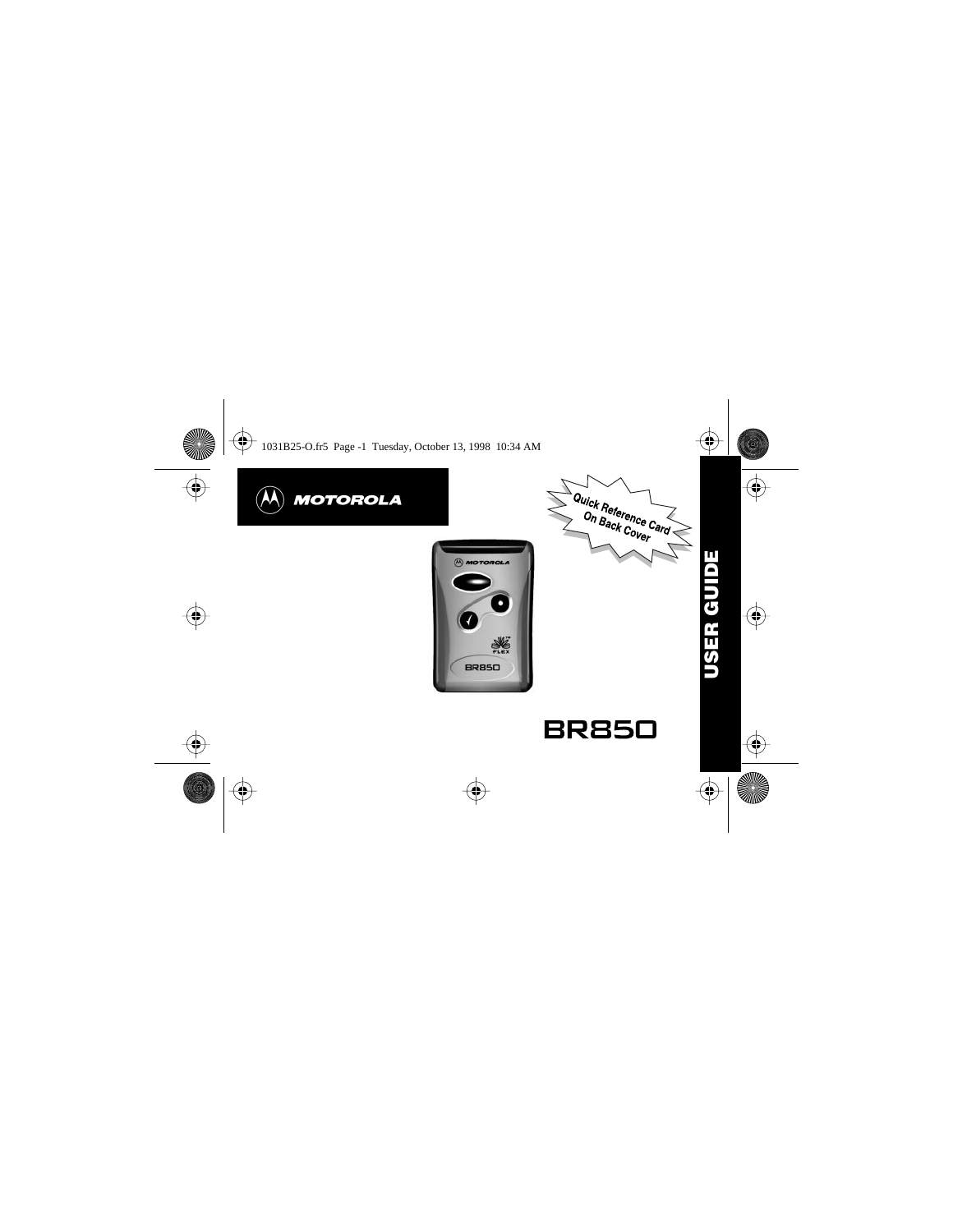#### **Table of Contents**

| Introduction                       | <b>Messages</b>                   |
|------------------------------------|-----------------------------------|
| <b>Getting Started</b>             |                                   |
| Installing/Replacing the Battery 3 |                                   |
|                                    | <b>Deleting Messages</b>          |
|                                    | Deleting a Single Message 23      |
|                                    | Deleting All Messages 24          |
|                                    | <b>Message Folder</b>             |
|                                    | Moving a Message                  |
|                                    |                                   |
| <b>Time and Date</b>               | Reading Messages in the Folder 27 |
|                                    | <b>Deleting Messages</b>          |
| <b>Private Time</b>                |                                   |
|                                    |                                   |
| To Turn Private Time Off 14        |                                   |
| <b>Alerts</b>                      | Turning Off a Daily               |
| Selecting the Incoming             | or Weekly Alarm 34                |
|                                    |                                   |
|                                    |                                   |
|                                    |                                   |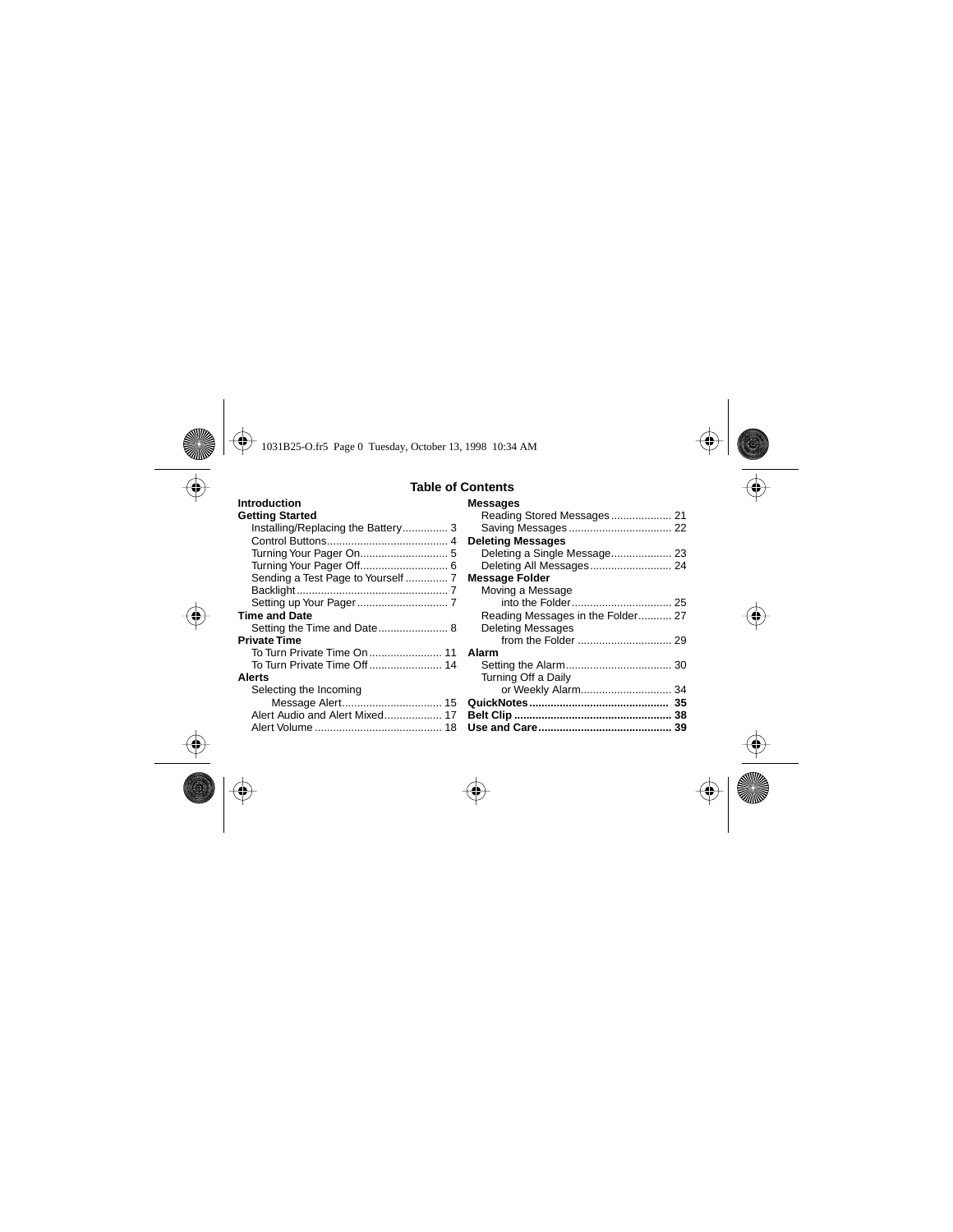<span id="page-2-0"></span>Congratulations on purchasing a BR850 pager. Your new pager provides exciting capabilities in messaging and can become a vital part of your business and personal life. This compact pager combines messaging and time keeping functions in a package that is convenient to carry. Your BR850 uses FLEX™ technology. The Motorola's FLEX protocolbased pagers offer extended battery life and improved paging reliability. To fully understand the features this pager offers, please take a few minutes to read this user's guide.

**This user's guide also includes a detachable quick reference card on the back cover.**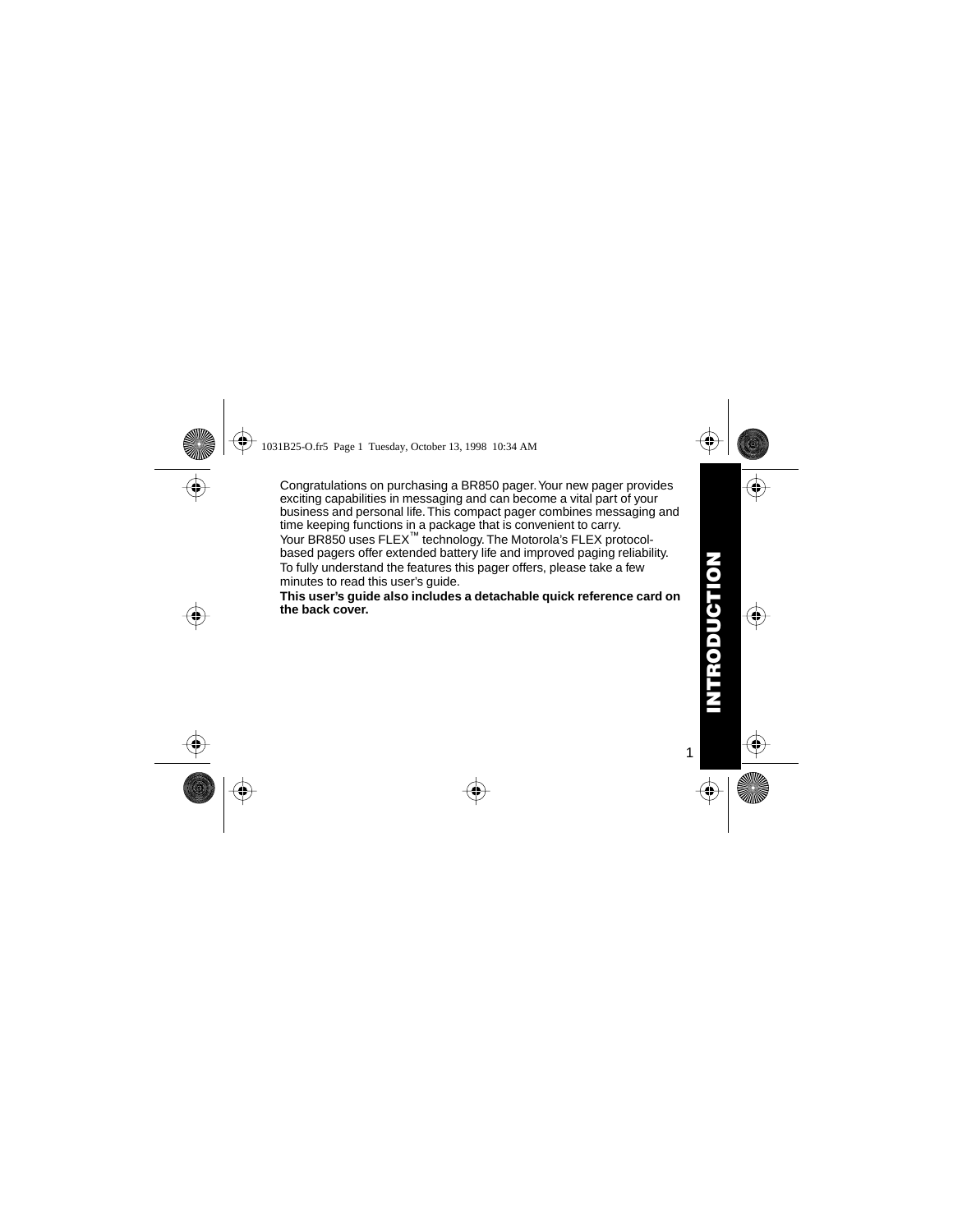2

# **Effective Use of Your Pager**

Your pager can help you keep in contact with everyone important to you. By giving your pager number to your business associates, family, and friends, you can be contacted whenever needed.

<span id="page-3-0"></span>If you have a cellular phone, give your pager number instead of your cellular number. Then you can decide who to call back on your cellular phone without paying for incoming calls.

# **Battery Information**

Your pager operates with one AAAsize alkaline battery (carbon zinc batteries are not recommended).

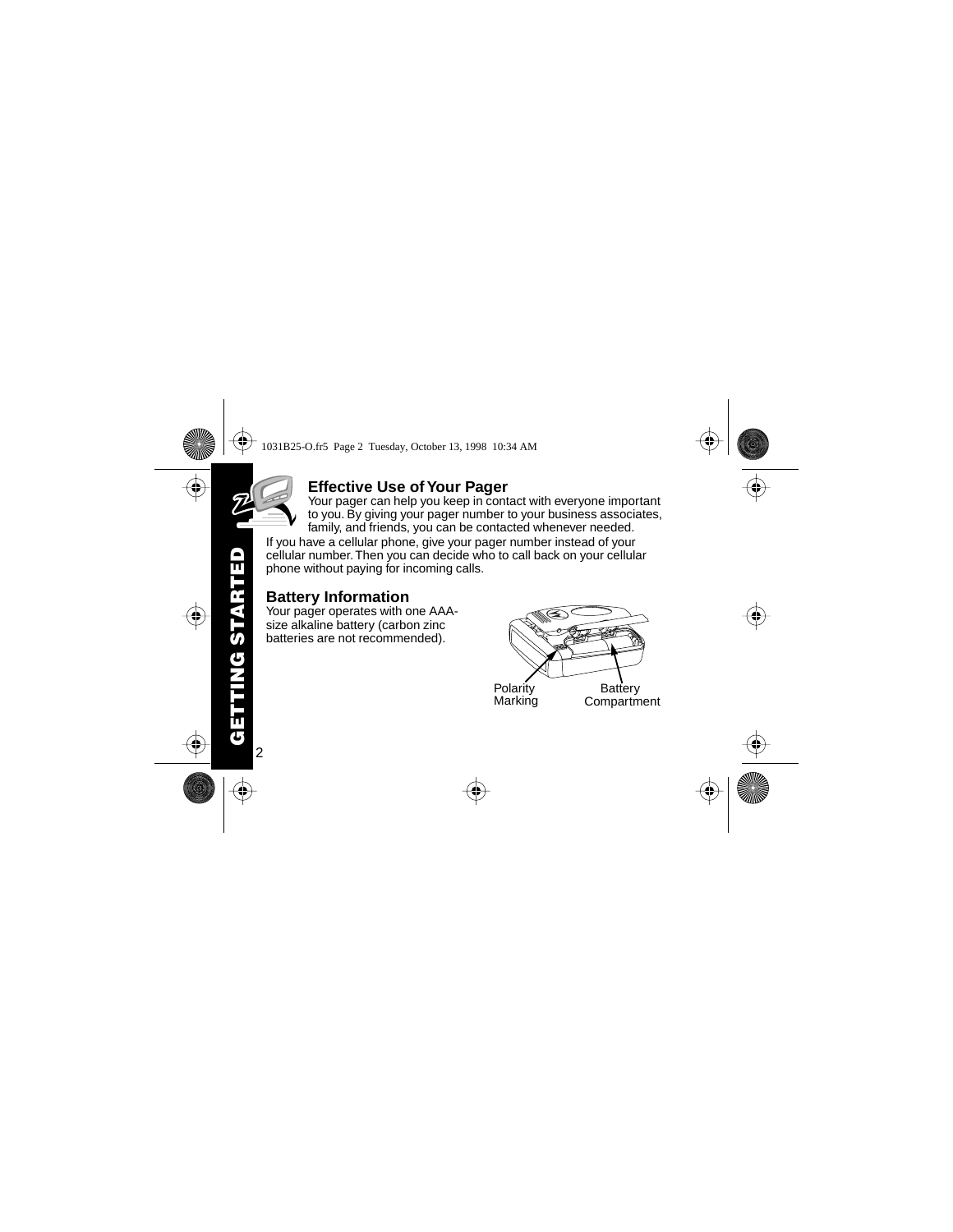#### <span id="page-4-0"></span>**Installing/Replacing the Battery**

- ➊ Turn the pager off. Refer to ["Turning Your Pager Off" on page 6](#page-7-0).
- ➋ Locate the battery door on the back of the pager.
- ➌ Slide the battery door in the direction of the arrow to unlatch the battery door.
- ➍ Lift the battery door up to open.
- ➎ Remove the old battery, noting the polarity.
- ➏ Position the new battery so the + and markings on the battery match the polarity diagram next to the battery compartment.
- **O** Close the battery door.
- ➑ Slide the door until it is fully closed.

**Note:** Check your pager's clock time after replacing the battery.

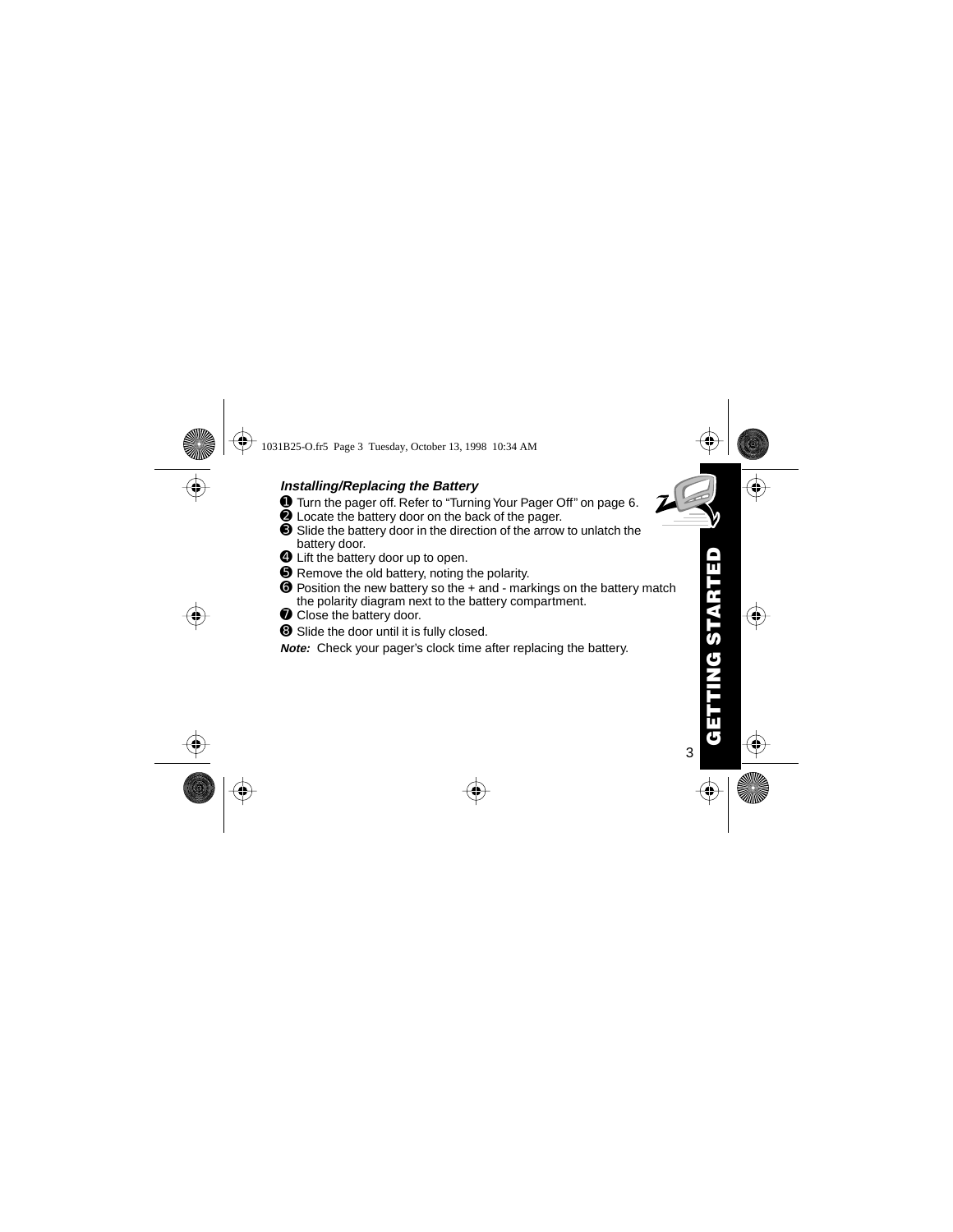<span id="page-5-0"></span>

 $\sqrt{ }$  Select Used to select pager settings and features. Also used to read additional screens of messages.

4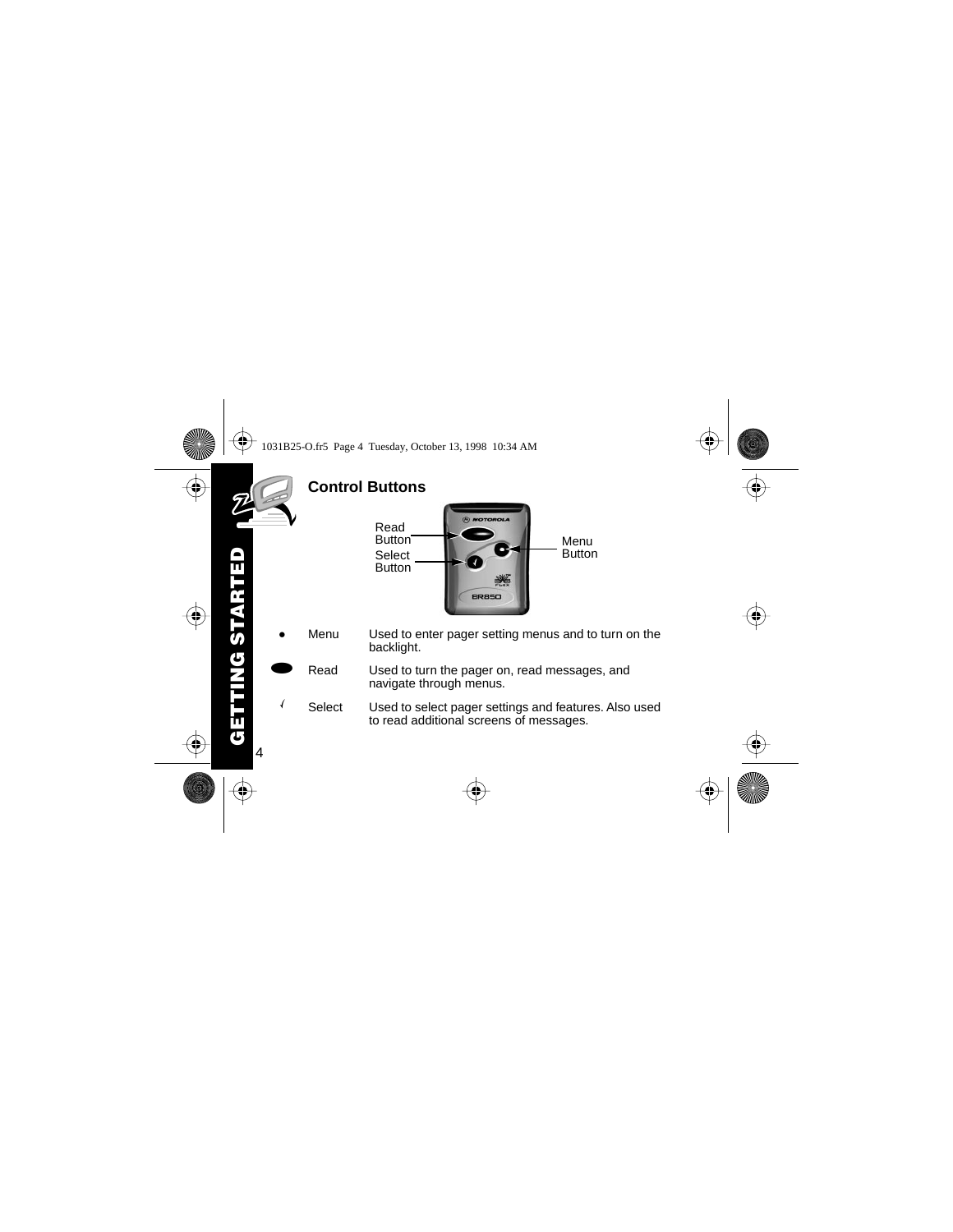# <span id="page-6-0"></span>**Turning Your Pager On**

$$
\begin{array}{c}\n\circ \\
\circ \\
\circ \\
\circ\n\end{array}
$$

m 88 f hjl b e NEW! 1 m 88 f hjl b e 3!30P 07/05

- $\bullet$  Press  $\bullet$ . The start-up screens are displayed and your pager activates the power on chime (when in audible mode).
- **<sup>2</sup>** Press any button to stop the alert.

The unread message screen is displayed.

When your pager is on and no activity is taking place, the Standby screen is displayed. The Standby screen displays the time and date and may display other status indicators.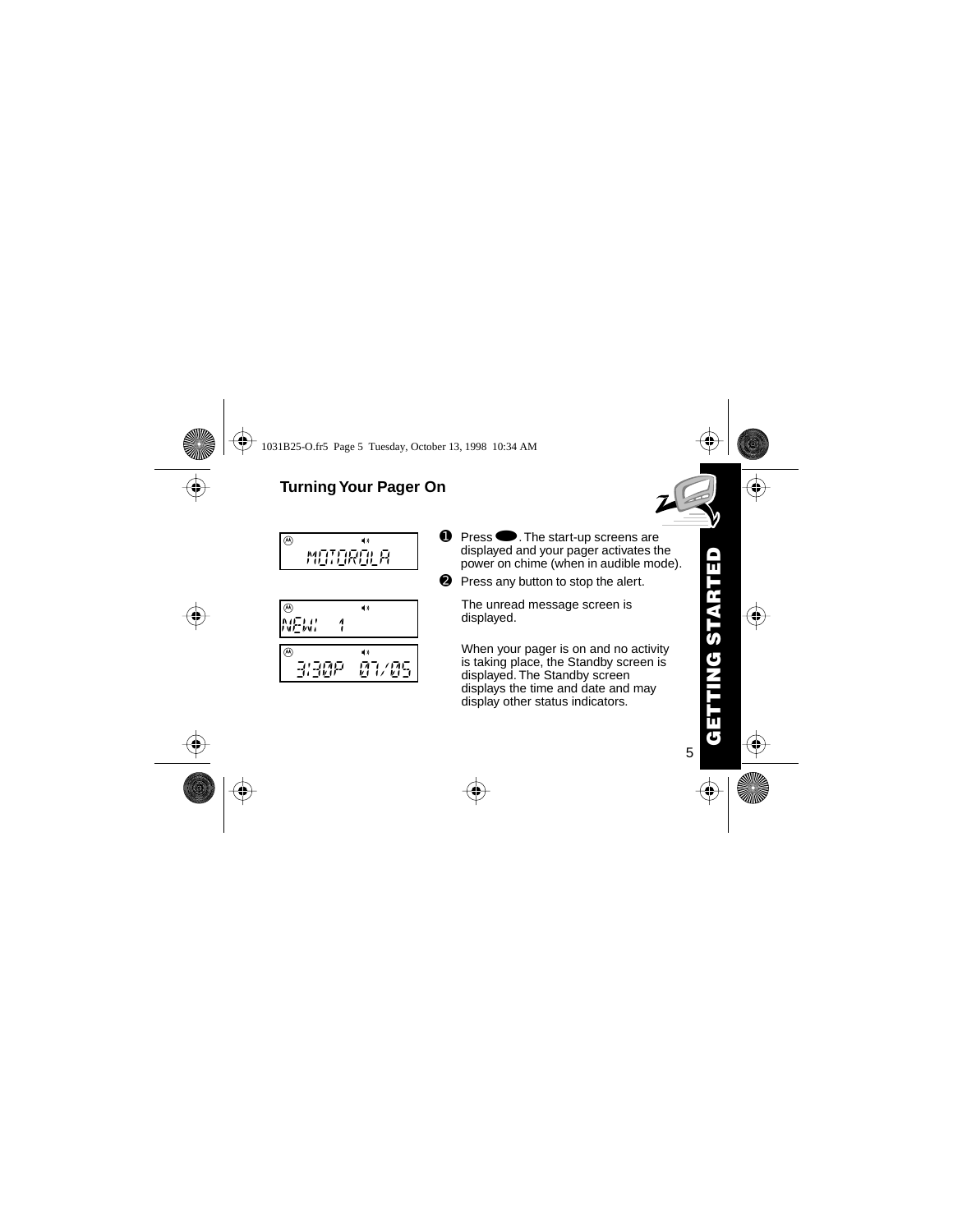<span id="page-7-0"></span>

# **Turning Your Pager Off**



- **O** From the Standby screen, press  $\bullet$  twice.<br>**②** Press and release  $\bullet$  until PR5ER DEE is
- **Press and release in until PAGER OFF is** displayed, then press  $\ell$ .

OFF is displayed momentarily before the pager shuts off, and  $\otimes$  is removed from the display.

The off screen displays the time and date, and if an alarm is set, the alarm indicator.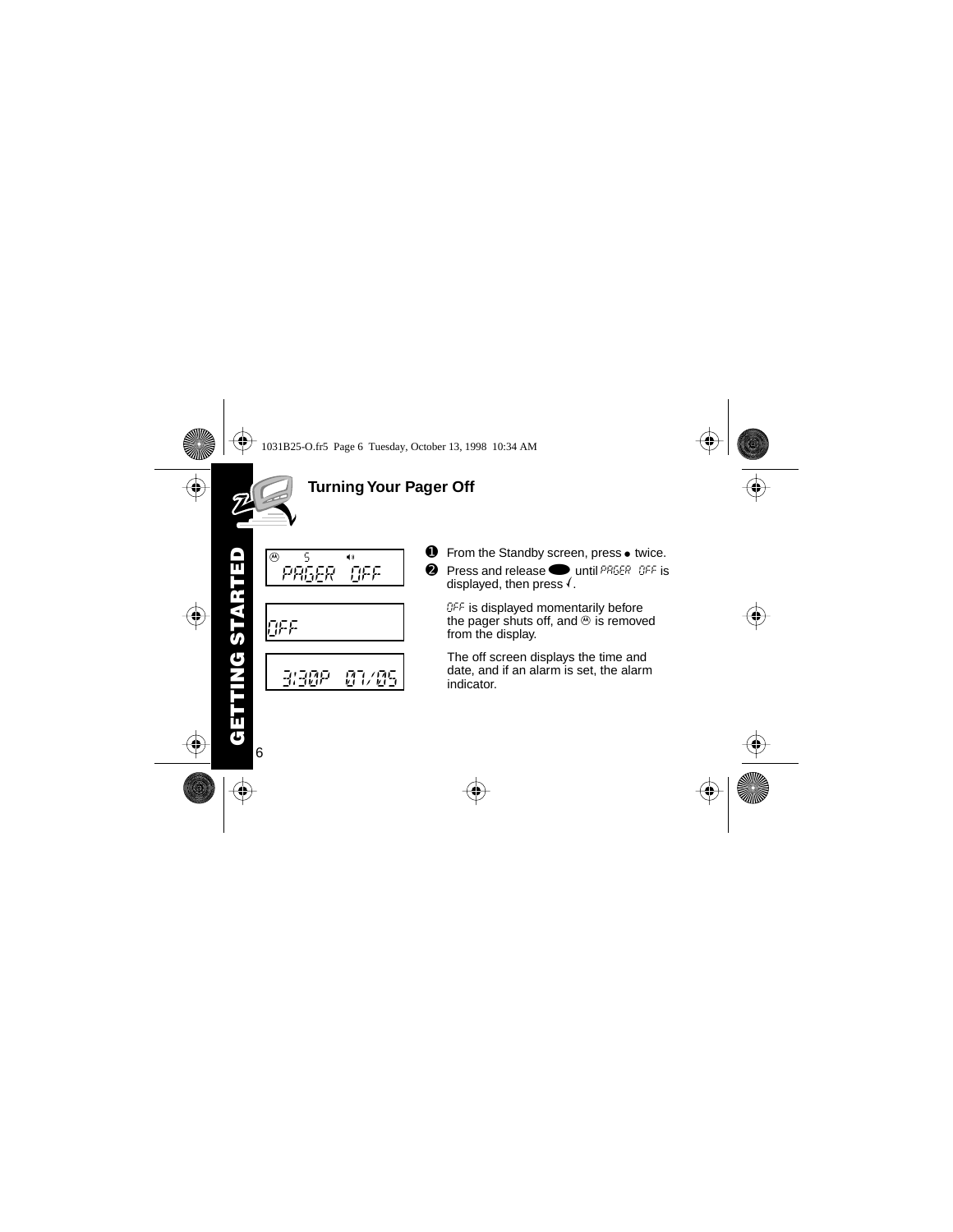# <span id="page-8-0"></span>**Sending a Test Page to Yourself**

After you have read this guide and your pager has been activated by your service provider, send yourself a test page. Refer to "Functionality and Use of Your Pager" on [page 40](#page-41-0).

# **Backlight**

In low-light conditions, press and hold  $\bullet$  for 2 seconds to turn on the pager's backlight. The backlight turns off automatically after the pager returns to the Standby screen.

# **Setting up Your Pager**

This section gives instructions for setting the time and date, Private Time, and alert volume. Access to these features is obtained through the Setup Pager menu.



7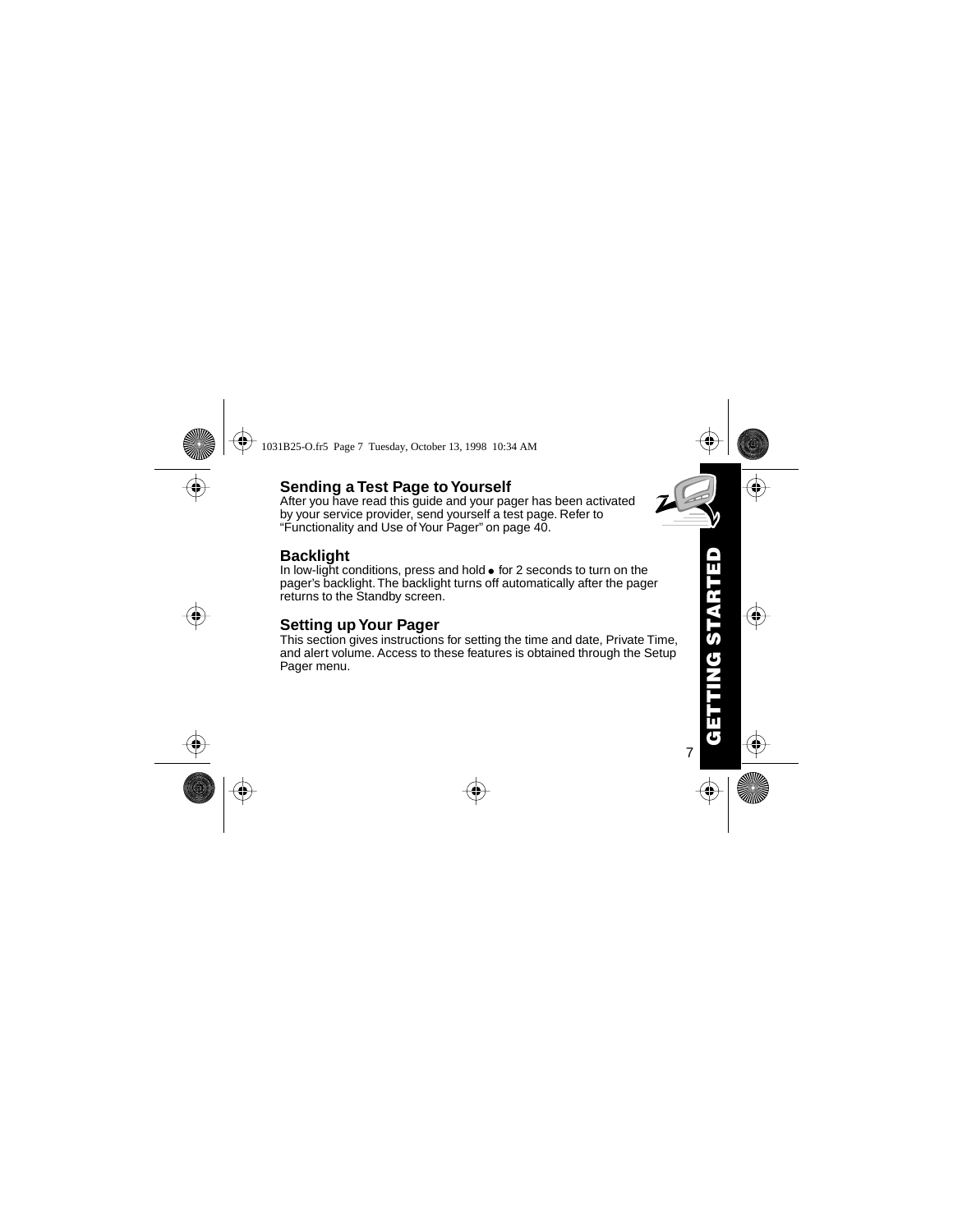<span id="page-9-0"></span>

#### **Setting the Time and Date**



 $TIMF/MRIF$ <u>TIME/DATE</u><br>Times

 $\blacksquare$ 



- **②** Press and release **v** until SET UP PAGER is displayed.
- $\odot$  Press. TIME/DATE is displayed.
- $\bullet$  Press  $\left\langle \right\rangle$

FORMAT!AM/PM or FORMAT!24HR is displayed.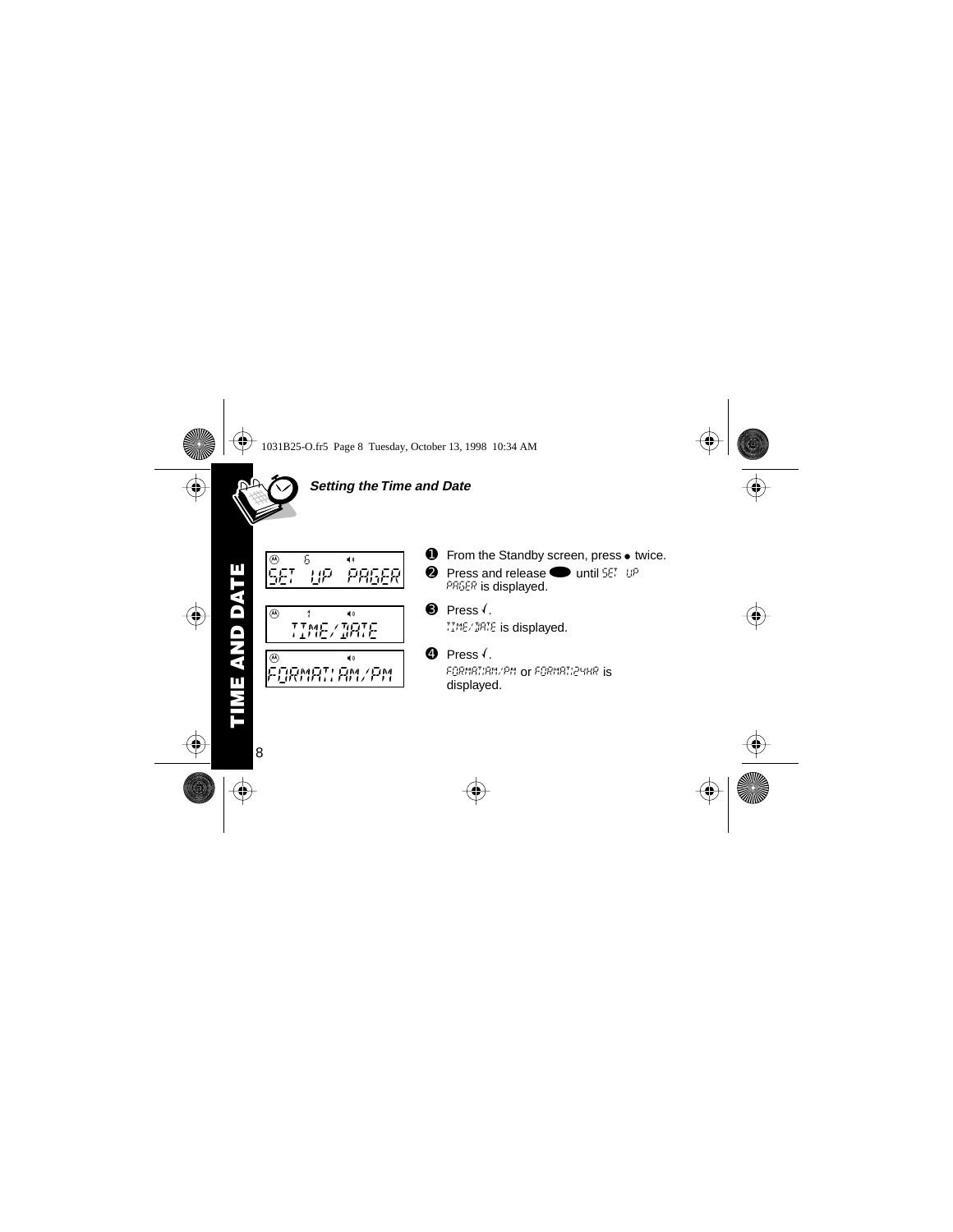9

m 85 f hjl b e TIME! 12!00A m 85 f hjl b e TIME! 03!00A m 85 f hjl b e

<u>TIME = 03.30P</u>

FORMAT!24HR (for 24-hour time) is displayed, then press  $\sqrt{ }$ . The screen used to set the time is

 $\Theta$  Press and release  $\bullet$  until your choice of FORMAT!AM/PM (for AM/PM time), or

displayed with the hour digit flashing.

- $\odot$  Press  $\odot$  until the correct hour is displayed, then press  $\sqrt{ }$ .
- **◯** Repeat Step 6 to set the minutes and AM/ PM fields (if AM/PM time was selected above).

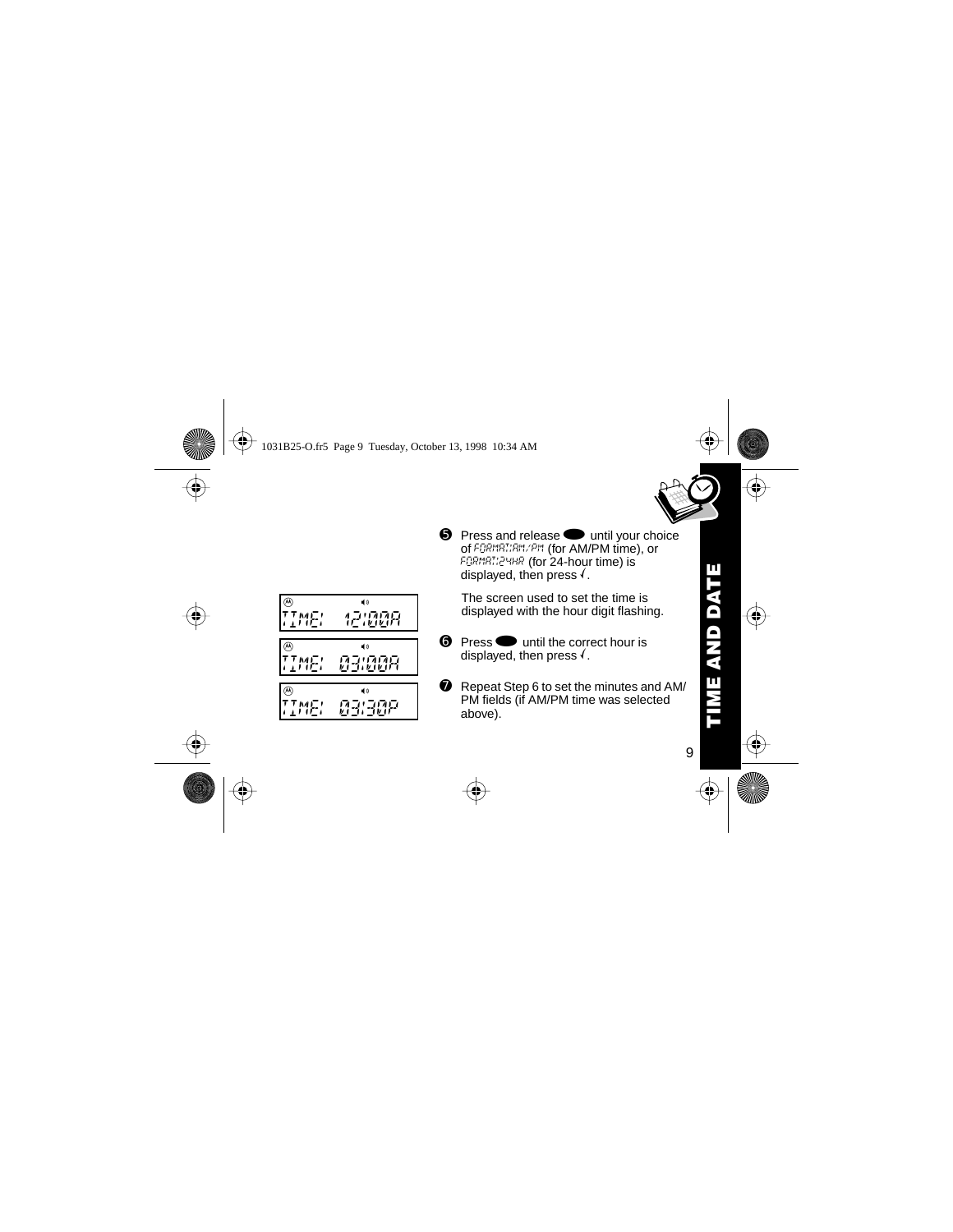



After the time has been set, the screen used to set the date is displayed.

- **<sup>3</sup>** Press and release **a** until the correct month is displayed, then press  $\sqrt{ }$ .
- $\bullet$  Press and release  $\bullet$  until the correct day is displayed, the press  $\sqrt{ }$ .

SET is displayed momentarily.

**TIME AND DATE**

ш

Ë **A**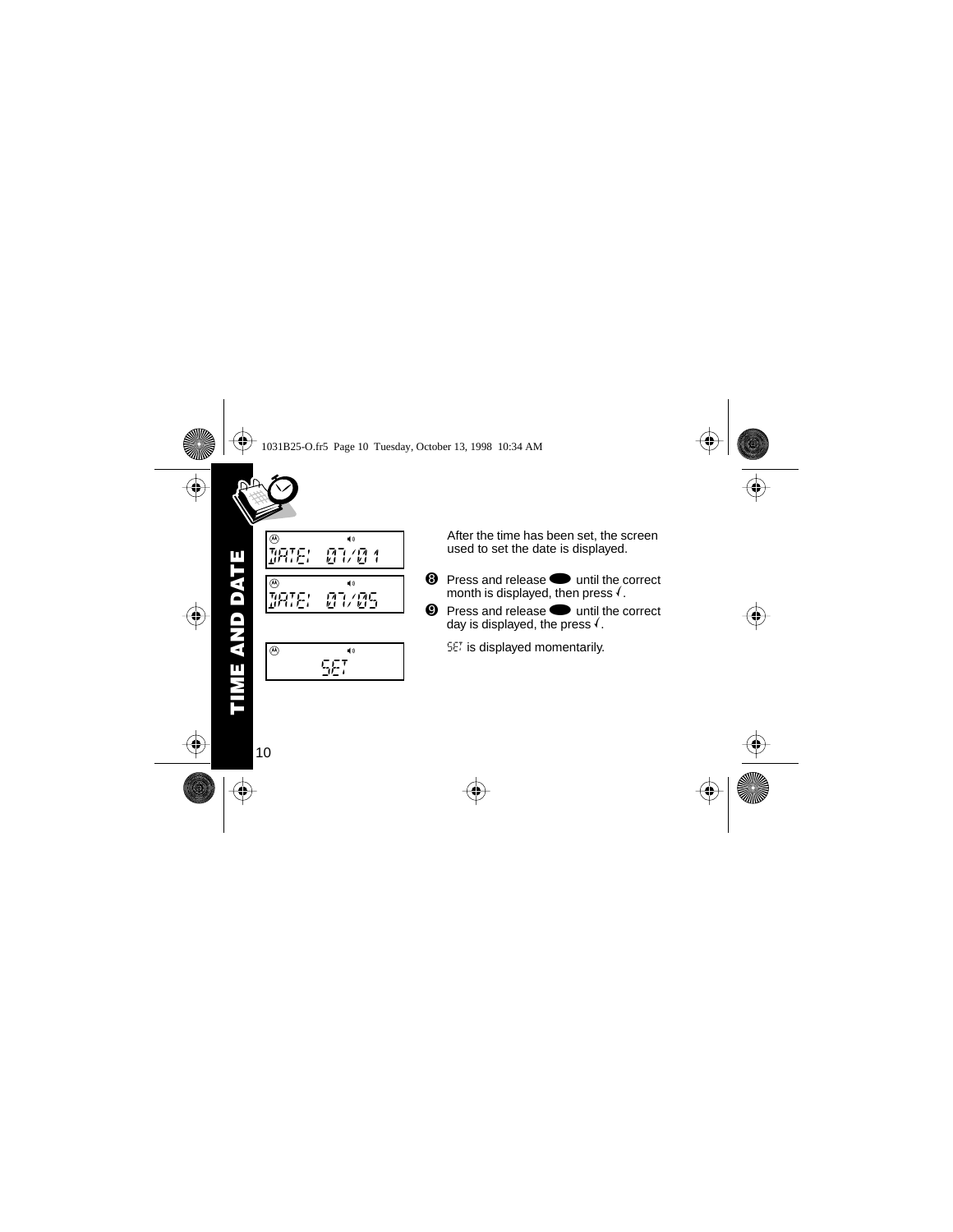## <span id="page-12-0"></span>**To Turn Private Time On**

You can set a time period during which your pager still receives messages but it will not alert. Your pager goes into the Private Time mode daily until it is turned off.

- m *PRGER* SET UP PAGERNATION AND DESCRIPTION
- PRIVAIE IIME
- <u>Private terms in the second second</u><br>Private terms in the second second second second second second second second second second second second second<br>Private terms in the second second second second second second second sec PRIVAIE DEE <u>Private of the Second</u>



- $\bullet$  From the Standby screen, press  $\bullet$  twice.
- **②** Press and release **v** until  $SET$  UP PAGER is displayed.
- $\Theta$  Press  $\left(\right)$ , then press  $\bullet$ . PRIVATE TIME is displayed.
- $\bullet$  Press.

PRIVATE OFF or PRIVATE ON is displayed depending on the current setting.

 $\bullet$  Press and release  $\bullet$  until PRIVATE ON is displayed, then press  $\ell$ .

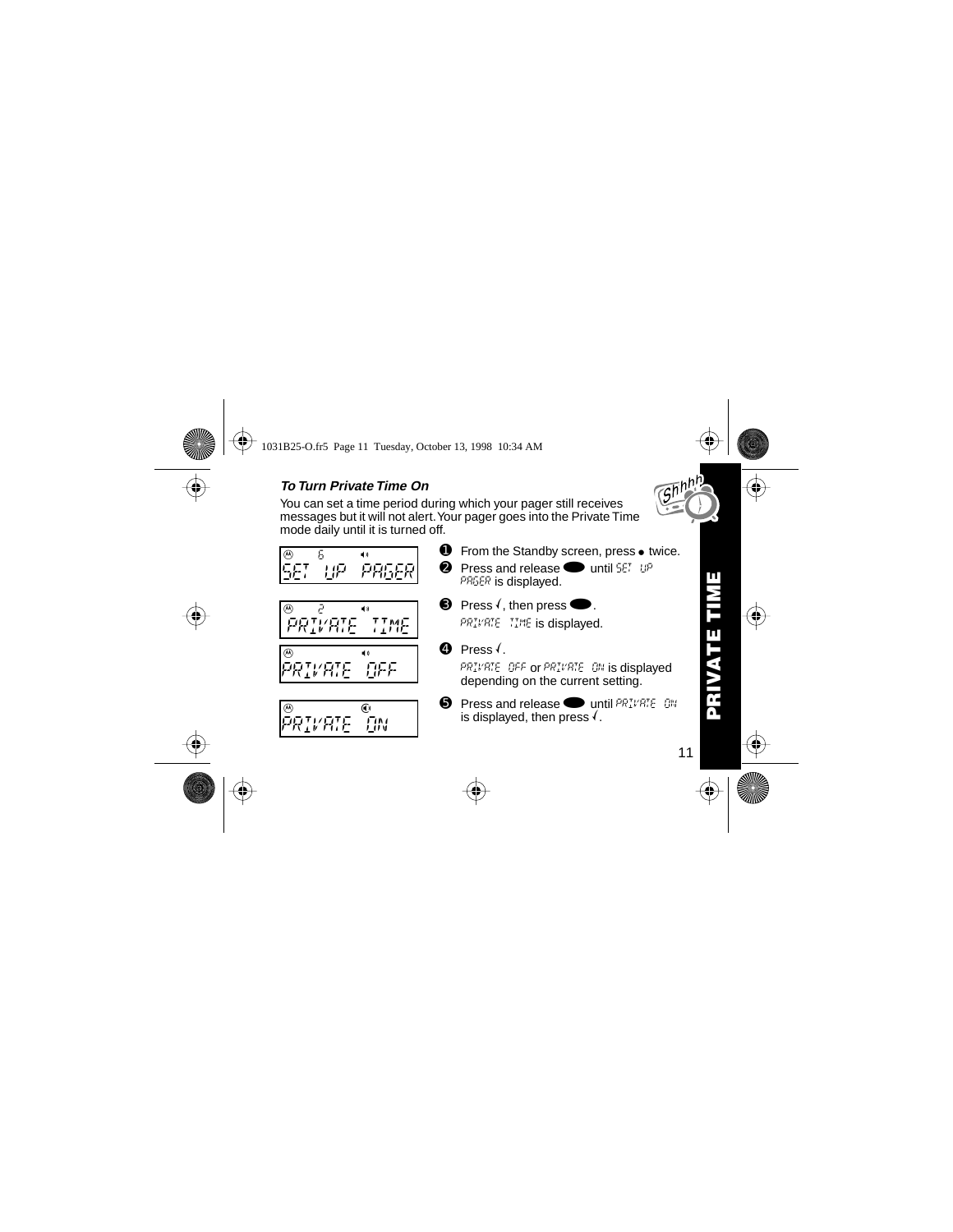



The screen used to set the start time is displayed.

- $\odot$  Press and release  $\odot$  until the desired start hour is displayed, then press  $\sqrt{\cdot}$ .
- **O** Repeat Step 6 to set the minutes and AM/PM fields (if your pager's clock is set to AM/PM time).

EI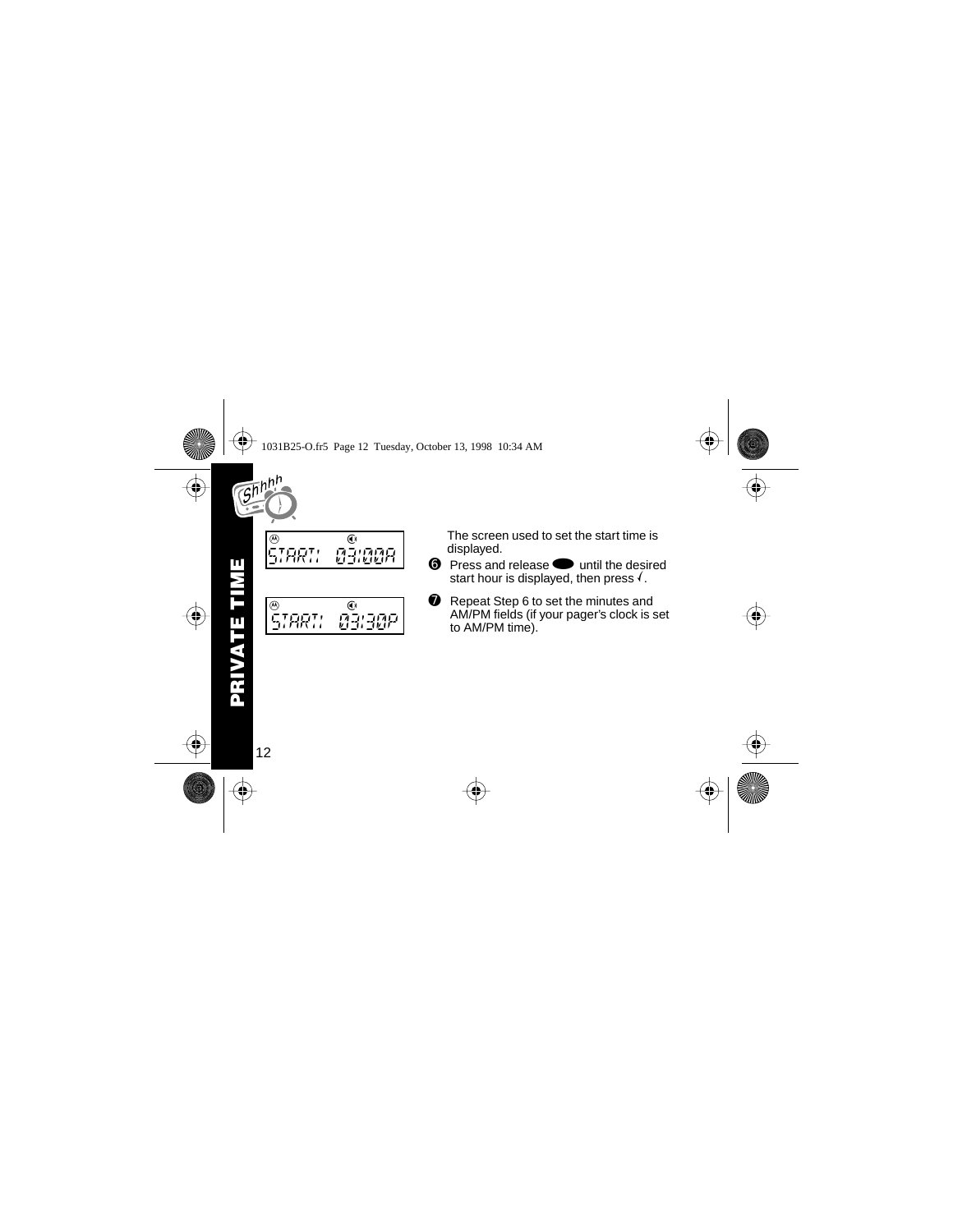



$$
\begin{array}{c}\n\circ \\
\circ \\
\circ \\
\circ\n\end{array}
$$

The screen used to set the stop  $(EW)$ time is displayed.

➑ To set the stop time, follow the same procedure used to set the start time.

When finished, 5ET is displayed momentarily.

**Note:** When your pager has entered the private time mode,  $C$  replaces the alert mode indicator.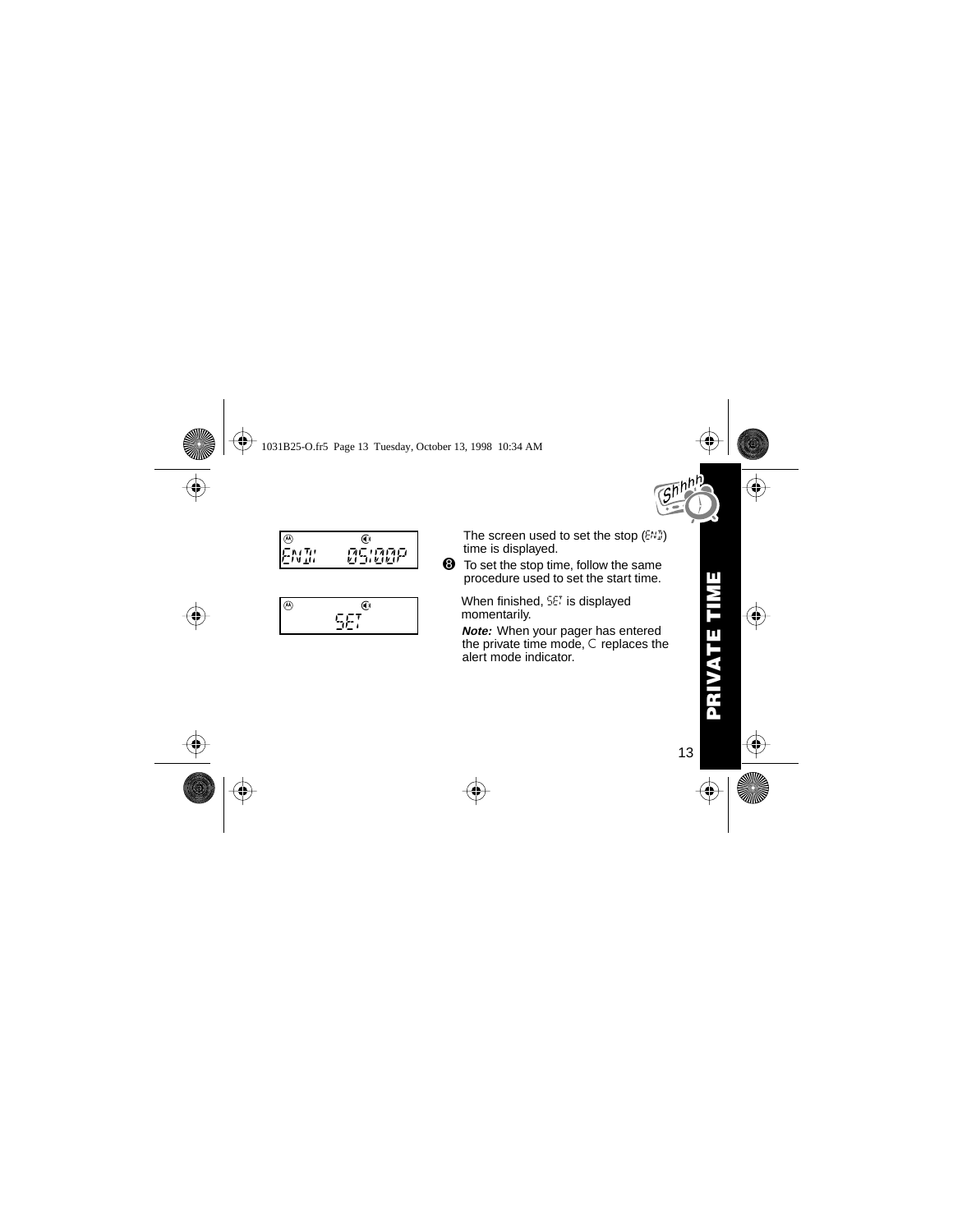<span id="page-15-0"></span>

#### **To Turn Private Time Off**

- PRIVRIE OFF <u>Private of the Second</u>
- **O** Follow steps 1 through 4 in "To Turn" [Private Time On" on page 11](#page-12-0).
- $\bullet$  Press and release  $\bullet$  until PRIVATE! OFF is displayed, then press  $\sqrt{ }$ .

The START screen is displayed momentarily.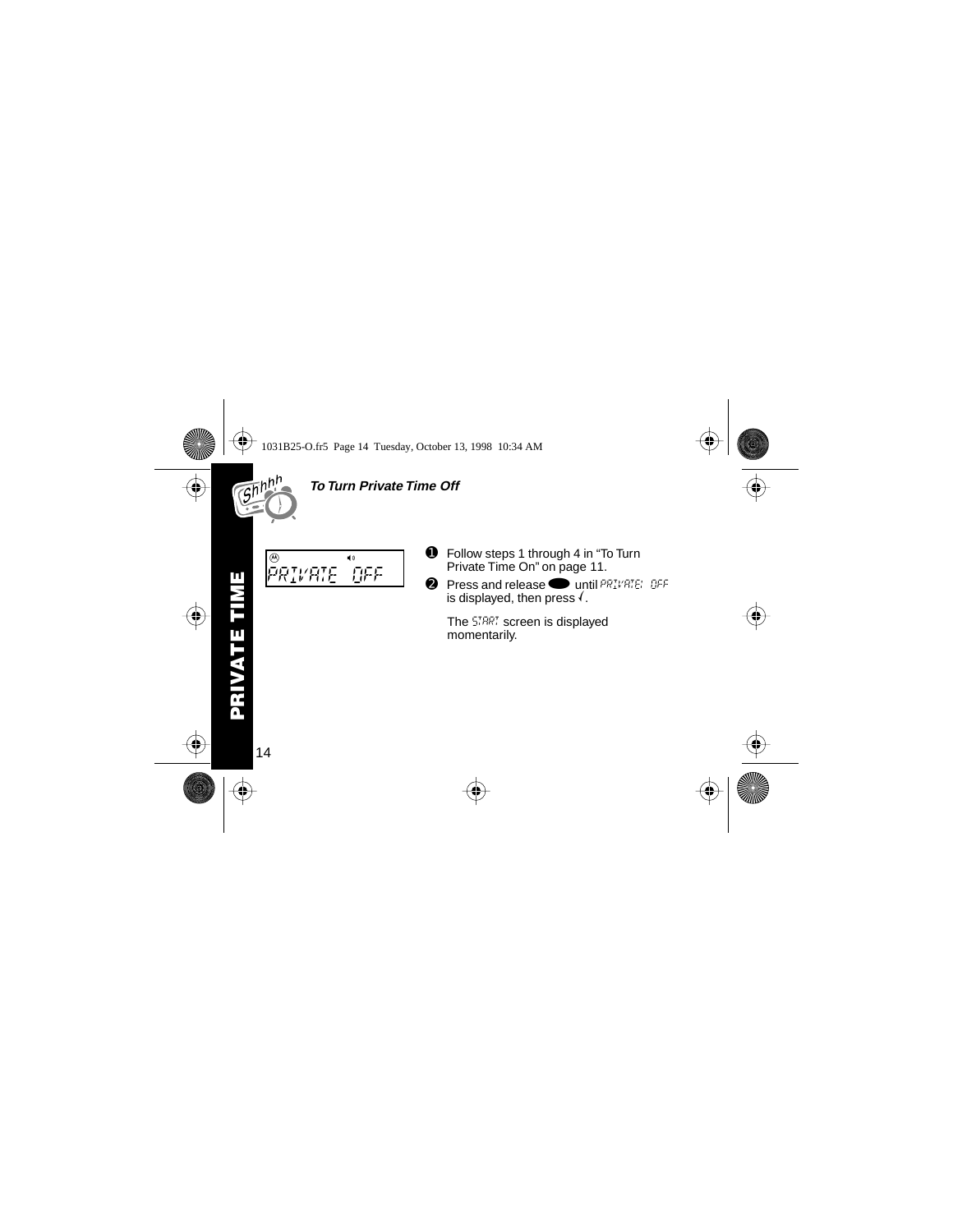# <span id="page-16-0"></span>**Selecting the Incoming Message Alert**

You can set your pager's incoming message alert to a vibration, a chirp (short beep), no alert (no beep or vibration), a mixed audio alert (vibration then musical alert) or you can select one of the musical alerts.

$$
\begin{array}{cc} \circ & \circ \\ \circ & \circ \\ \circ & \circ \\ \circ & \circ \end{array}
$$

$$
\begin{array}{cc} \circ & \ast \\ \hline \text{RLER} & & \text{VIE} \end{array}
$$

- From the Standby screen, press  $\bullet$  twice.
- $\bullet$  Press and release  $\bullet$  until SELECT ALERT is displayed, then press  $\ell$ .

The current alert setting is displayed.

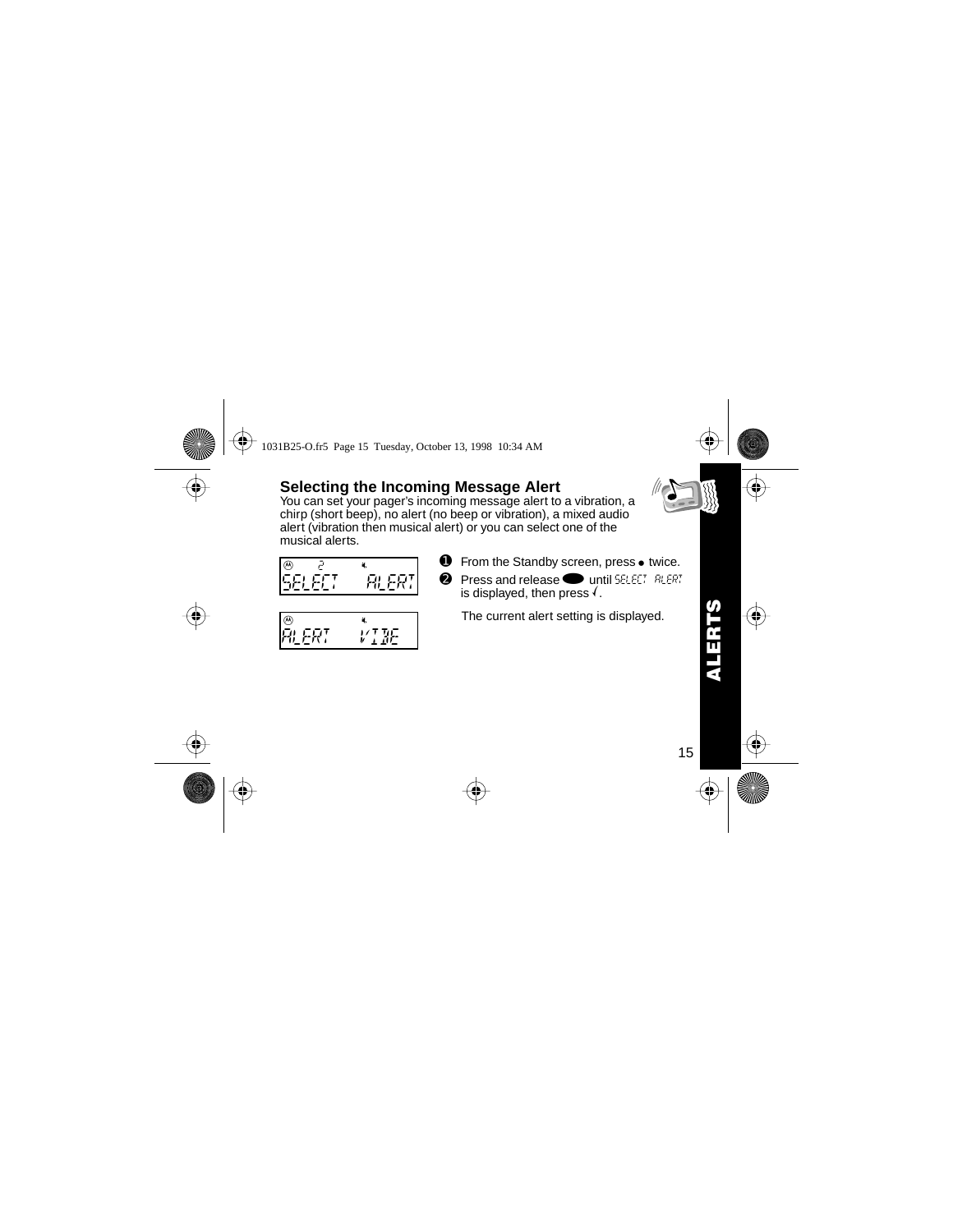<span id="page-17-0"></span>

| 2日1 |  |
|-----|--|
|     |  |

- $\bullet$  Press  $\bullet$  until your choice of  $R$  ERT AUDIO, ALERT VIBE, ALERT CHIRP, ALERT NONE, or ALERT MIXED is displayed.
	- **Note:** If ALERT AUDIO or ALERT MIXED is selected, the pager automatically goes into the set-audio alert mode, refer to ["Alert Audio and Alert Mixed" on](#page-18-0)  [page 17](#page-18-0).
- ➍ When the desired alert is displayed, press  $\sqrt{\ }$ . The pager gives a sample of your selection.

SELECTED is displayed momentarily.

**ALERTS**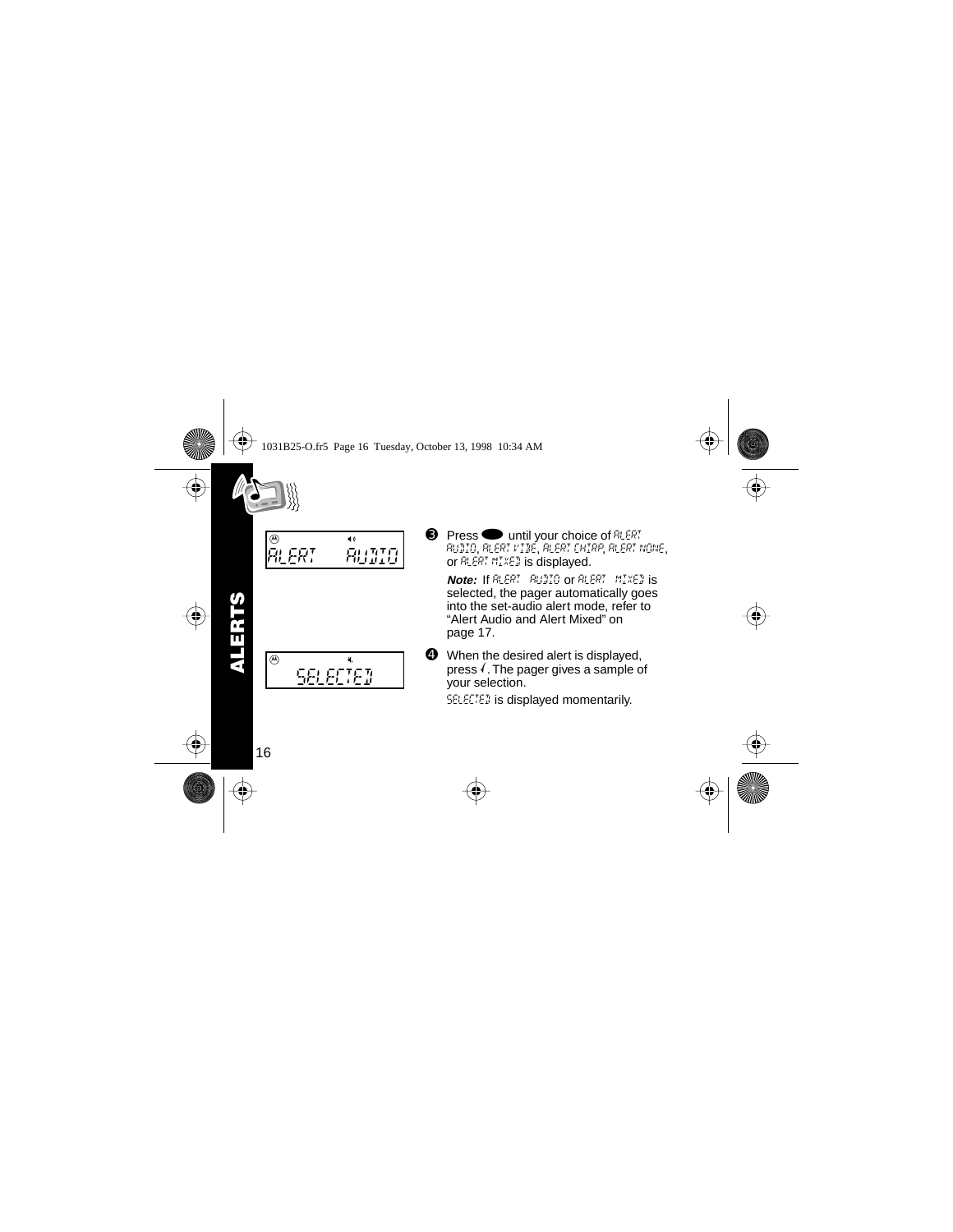#### <span id="page-18-0"></span>**Alert Audio and Alert Mixed**

The Alert Audio feature allows you to select one of the musical alerts. The Alert Mixed features allows you to select a combination alert that produces a short vibration then a musical alert.

m 82 f hjl b e AUDIO 1972 - PARTIE 1972 - PARTIE 1972 - PARTIE 1972 - PARTIE 1972 - PARTIE 1973 - PARTIE 1973 - PARTIE 1973 -

$$
\overset{\circledcirc}{\text{RUMO}}\overset{\bullet}{\text{e}}^{\bullet}
$$

$$
\begin{array}{|c|c|c|}\hline \circ & \bullet & \bullet \\ \hline & \bullet & \bullet & \bullet \\ \hline \end{array}
$$

When Alert Audio or Alert Mixed is selected in the Select Alert feature the previously selected alert is displayed and sampled.

- $\bullet$  Press and release  $\bullet$  until your choice of musical alert is displayed. The pager gives a sample of each alert as you scroll through the choices.
- $\Theta$  Press  $\ell$  to select the alert.
	- SELECTED is displayed and the pager gives a sample of the alert.
- $\Theta$  Press  $\ell$  to stop the alert.

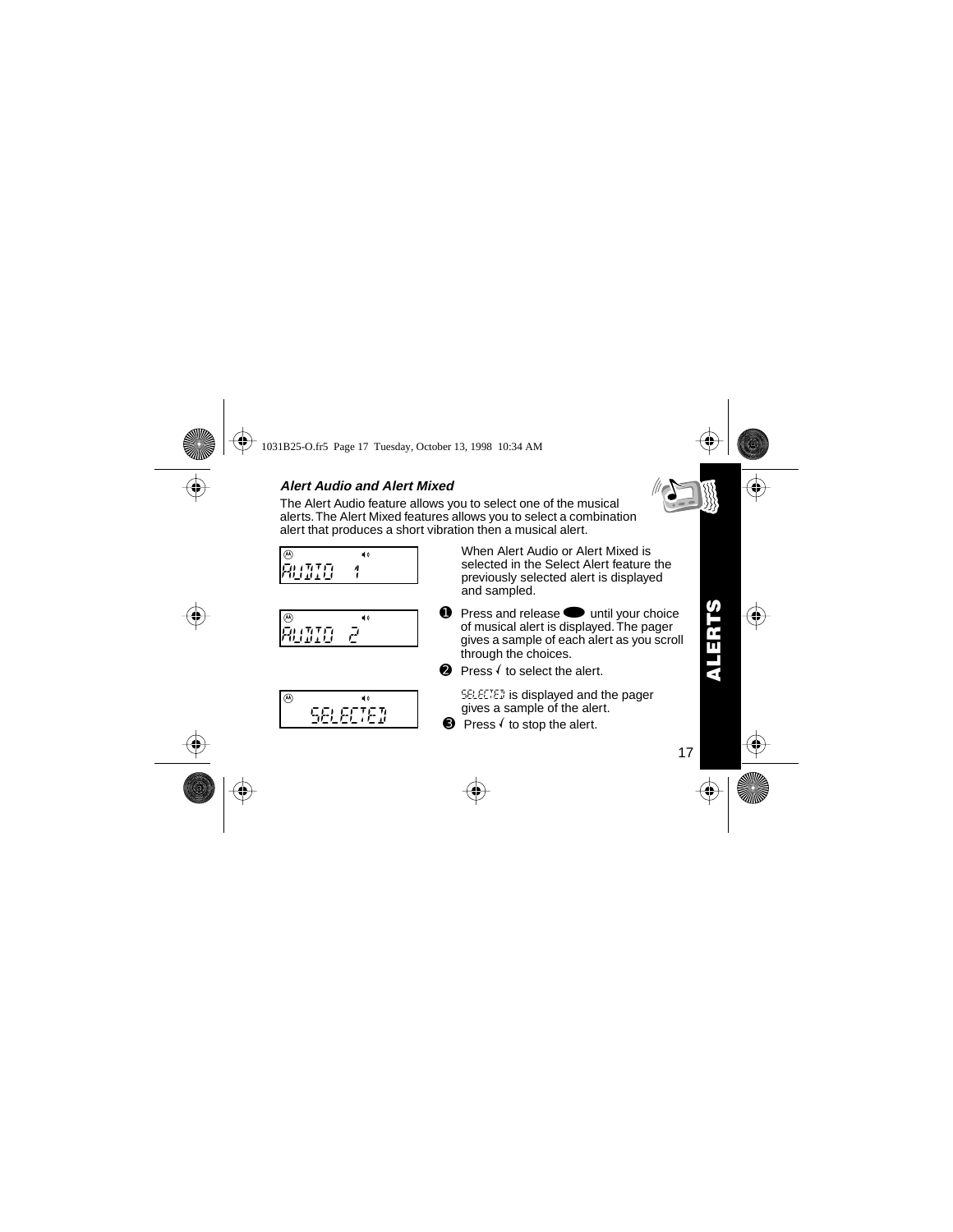#### **Alert Volume**

You can set the alert volume to low, medium, or high.

<span id="page-19-0"></span>
$$
\begin{array}{cc} \circ & \circ \\ \circ & \circ \\ \circ & \circ \end{array}
$$

$$
\begin{array}{c}\n\circledast & \circledast \\
\hline\n\quad \quad VGLLIME \\
\hline\n\circledast & \circledast \\
\hline\n\quad \quad VGLLIME & HISH\n\end{array}
$$

- $\bullet$  From the Standby screen, press  $\bullet$  twice.
- $\bullet$  Press and release  $\bullet$  until SET UP PRGER is displayed, then press  $\sqrt{ }$ .
- **O** Press and release until VOLUME is displayed, then press  $\sqrt{ }$ .

The current volume setting is displayed.

Press and release  $\bullet$  until your choice of VOLUME HIGH, VOLUME MED, or VOLUME LDW is displayed, then press  $\sqrt{ }$ .

**ALERTS**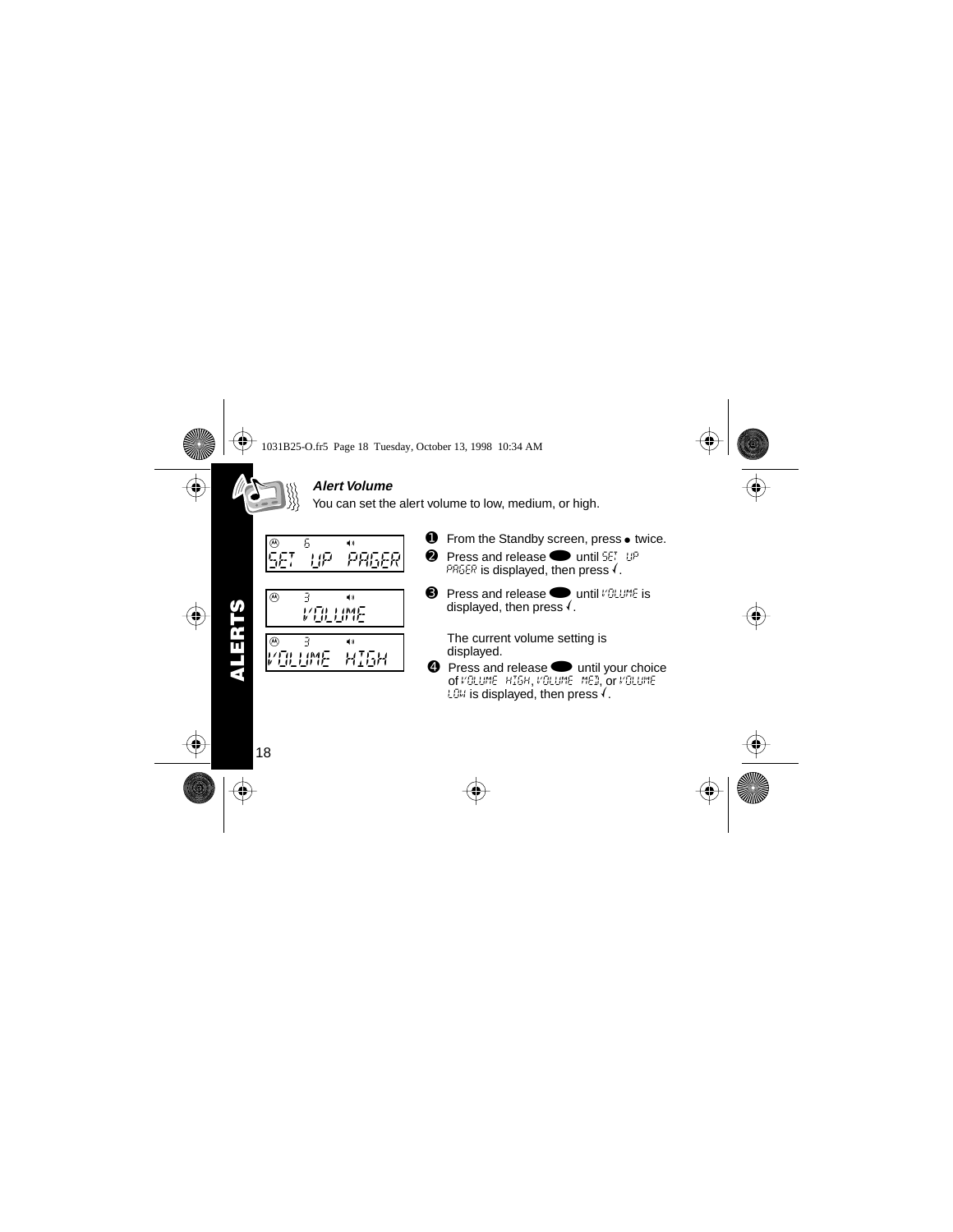<span id="page-20-0"></span>
$$
\circ
$$

SET is displayed momentarily.



#### **Messages** SET

Your pager can receive up to 60 messages. When a message is received, your pager alerts according to the current alert and  $\Theta$  flashes.

#### **Reading New Messages**

|             |   | 40 |  |
|-------------|---|----|--|
| <b>NEW!</b> | л |    |  |

$$
\overline{\mathbb{S}}\mathbb{S}\mathbb{S}^{-1}\mathbb{P}^{-1}\mathbb{P}^{-1}
$$

- $\bullet$  Press  $\bullet$  to stop the alert and display the number of new messages.
- $\bullet$  Press  $\bullet$  again to display the first unread message. When  $\blacktriangleright$  is present, it indicates that the message continues on an additional screen.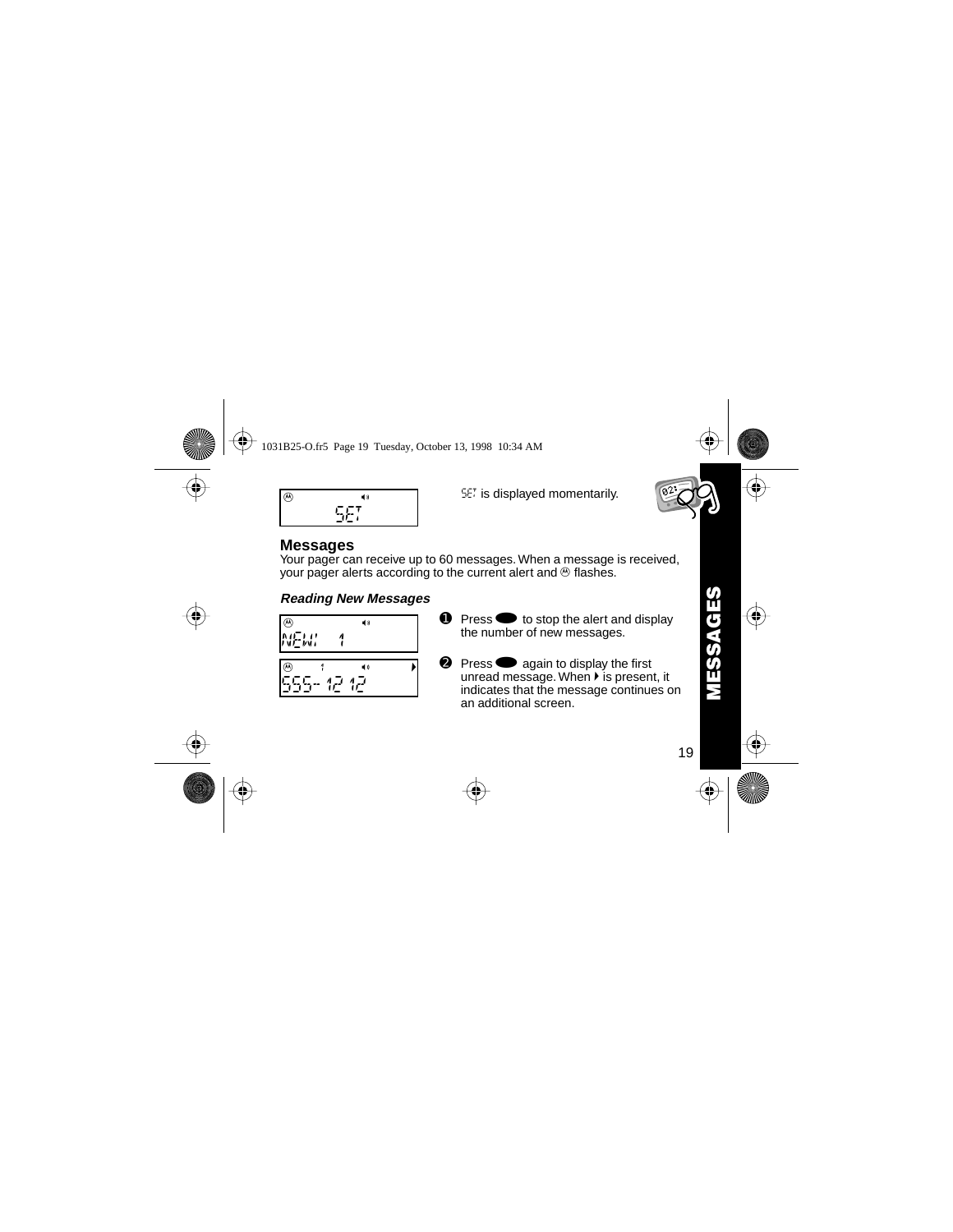<span id="page-21-0"></span>

m 81/05 <u>3333 P 07/05/05/05/05</u>

ጩ  $EMH$ END  $\bigcirc$  Press  $\overline{\smash{}}\hspace{0.1cm}$  to display the next screen of your message.

The next screen of your message, typically the time stamp, is displayed.

**<sup>4</sup>** Repeat Steps 2 and 3 to read the next message.

 $EWJ$  is displayed after the very last message is displayed.

**Note:** To exit from any screen while reading your messages, press  $\bullet$ ,  $60$ )HOME is displayed, then press  $\sqrt{\ }$ . The number of unread (new) messages is displayed before the pager returns to the Standby mode.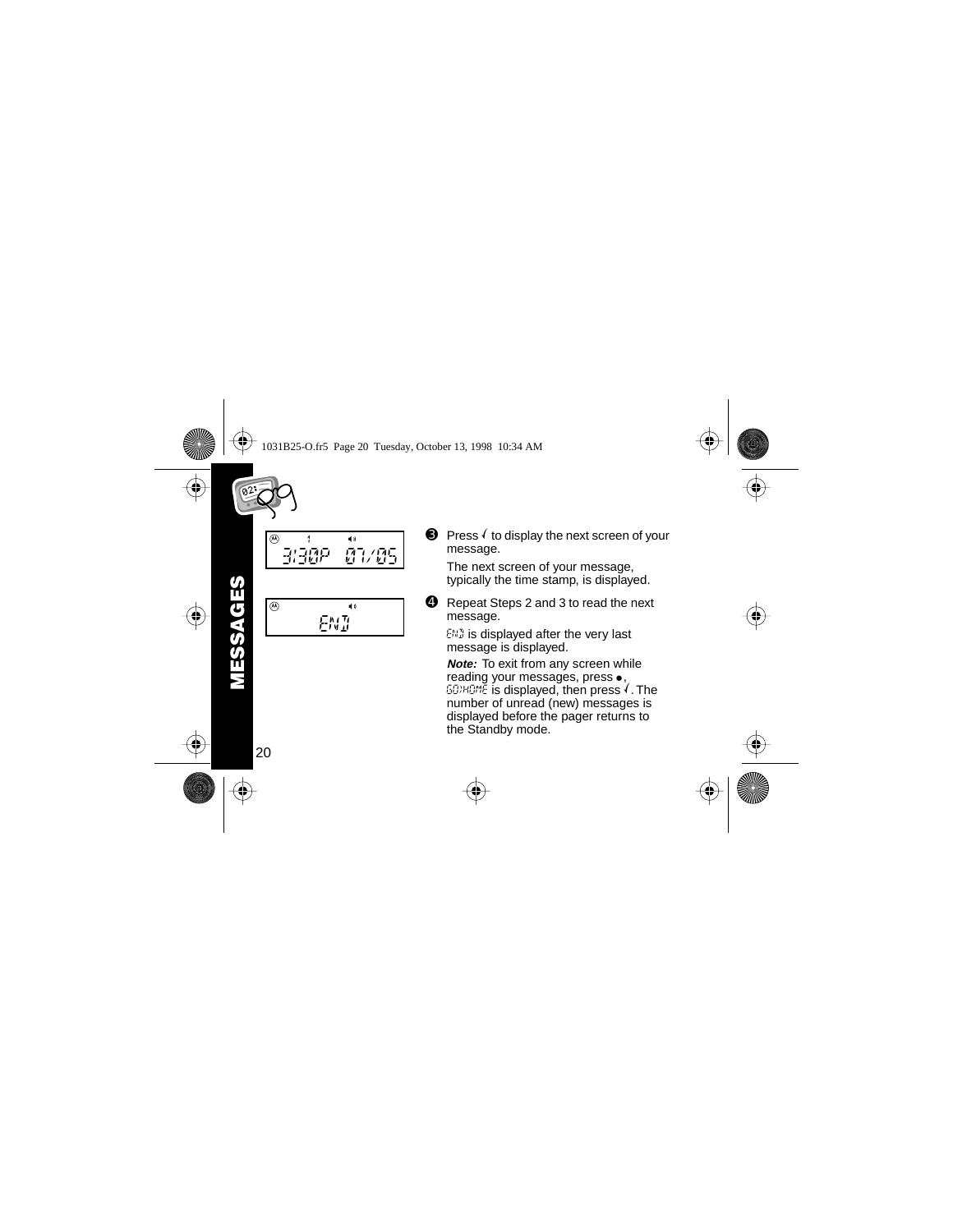#### <span id="page-22-0"></span>**Reading Stored Messages**

$$
\overset{\circledcirc}{\mathsf{555}} \overset{\mathsf{1}}{\mathsf{12}} \overset{\mathsf{2}}{\mathsf{12}}
$$

m 81 f hjl b e 3!30P 07/05

$$
\frac{1}{555 - 1234}
$$

**O** From the Standby screen, press twice. The first screen of the first stored message is displayed.

**Note:** If no messages are stored, NO MESSAGES is displayed.

- $\Theta$  Press  $\ell$  to display the second screen of your message. If you want to view the first  $\frac{1}{2}$  screen again, press  $\ell$  again.
- $\bullet$  Press  $\bullet$  to display the next stored message. If you want to display just the first screen of your messages, continue to press and release  $\bullet$ .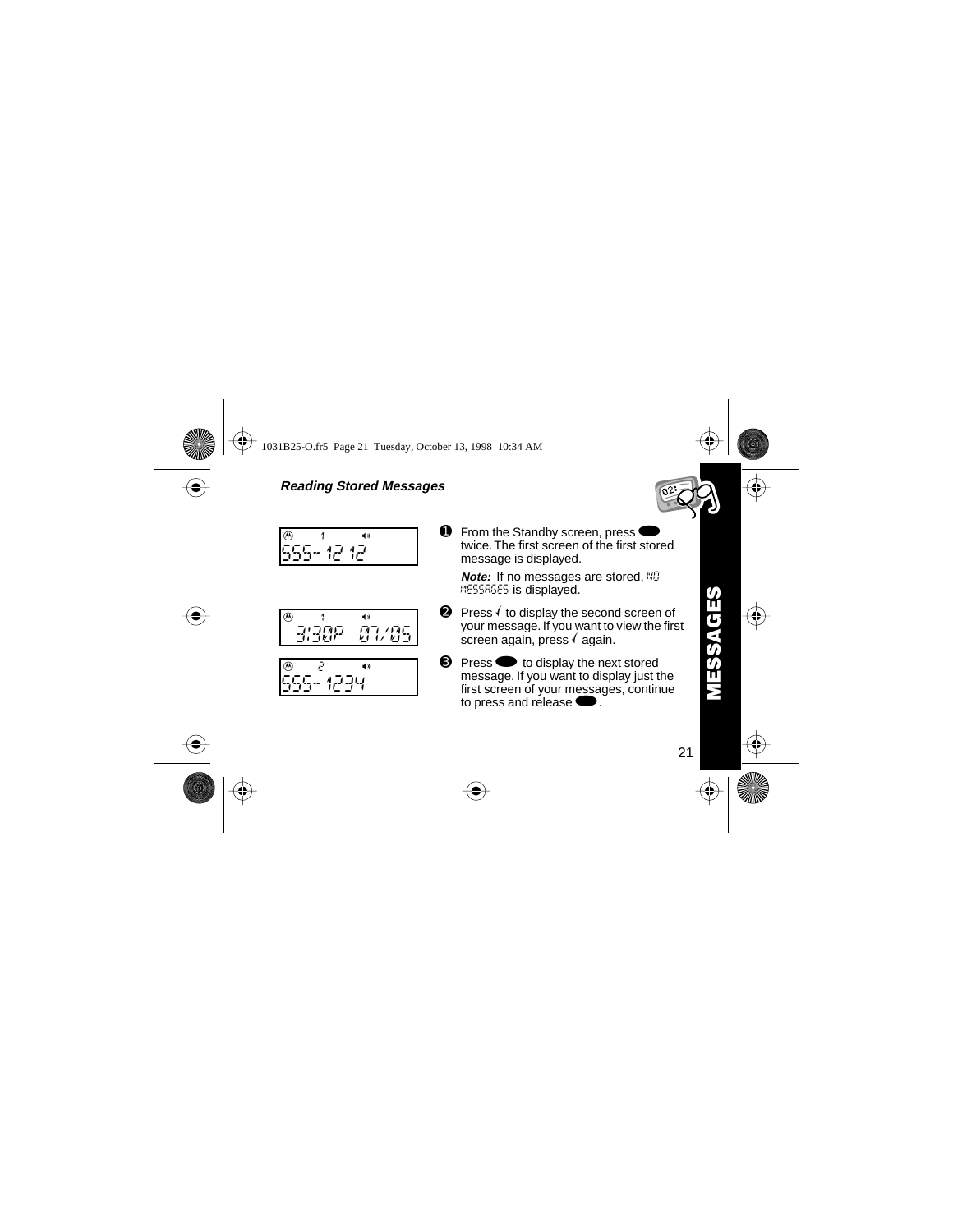<span id="page-23-0"></span>
$$
\frac{1}{\sqrt{\frac{1}{\sqrt{1}}\cdot\frac{1}{\sqrt{1}}}}
$$

After you have viewed all stored messages, END is displayed.

**Note:** To exit from any screen while reading your messages, press $\bullet$ ,  $GOMOME$  is displayed, then press  $\ell$ . The number of unread messages is displayed before the pager returns to the Standby mode.

# **Saving Messages**

You can save important messages by moving them to the Message Folder. For information about moving, reading, and deleting messages in the folder, refer to ["Message Folder" on page 25](#page-26-0).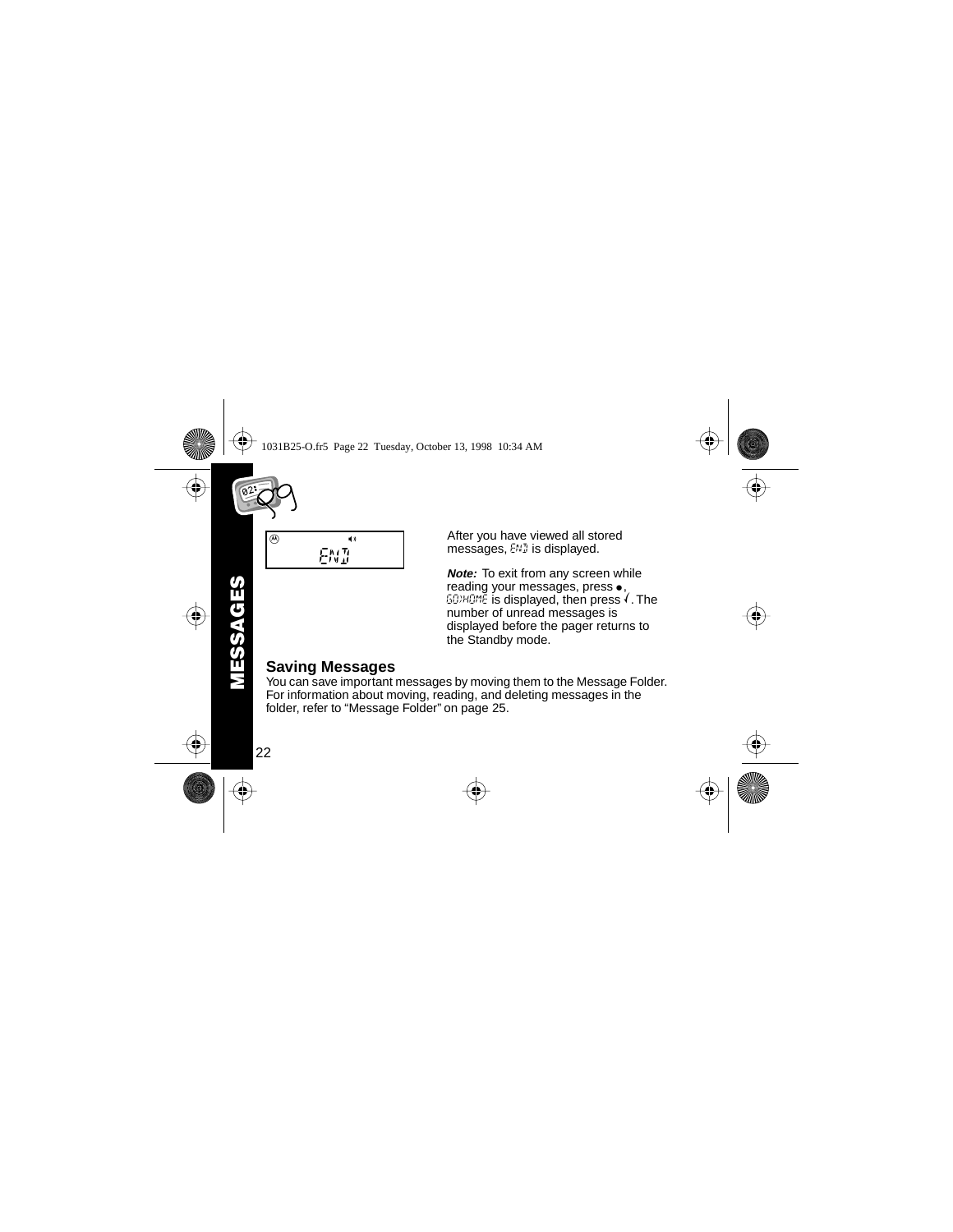**DELETING PALE** 

# <span id="page-24-0"></span>**Deleting Messages**

Messages that you no longer want can be deleted one at a time or all at once (delete all). Unread messages and messages that have been moved to the message folder are not deleted.

# **Deleting a Single Message**



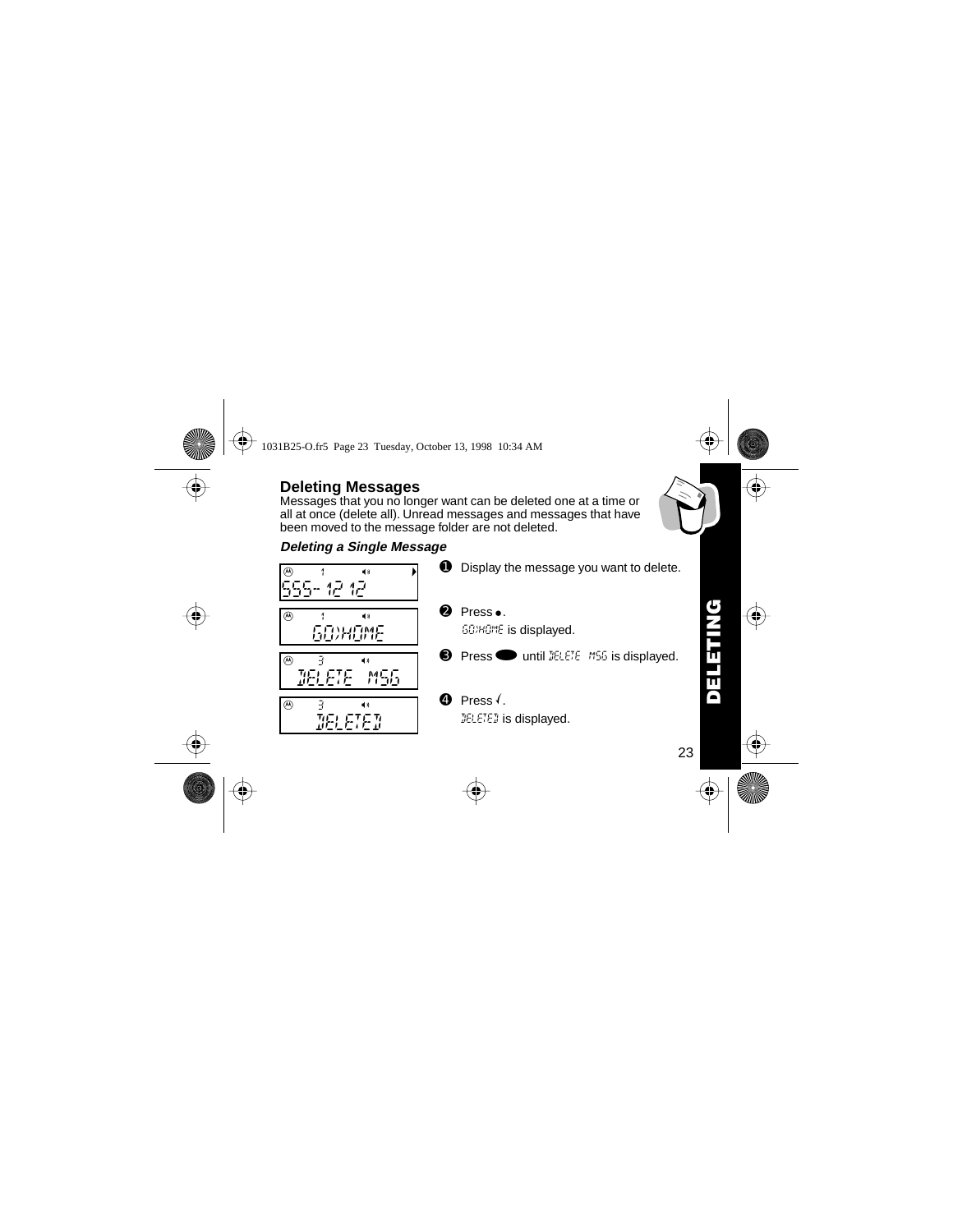<span id="page-25-0"></span>

#### **Deleting All Messages**

This feature allows you to delete all previously read messages at one time. Messages stored in the Message Folder are not deleted with this feature



- $\bullet$  From the Standby screen, press  $\bullet$  twice.
- **②** Press and release **v** until  $\mathbb{E}$   $\mathbb{E}$   $\mathbb{E}$  if MSGS is displayed, then press  $\sqrt{ }$ .
	- DEL RLL YES is displayed.

# $\Theta$  Press  $\epsilon$ .

DELETED is displayed. All messages except unread messages and those in the message folder are deleted.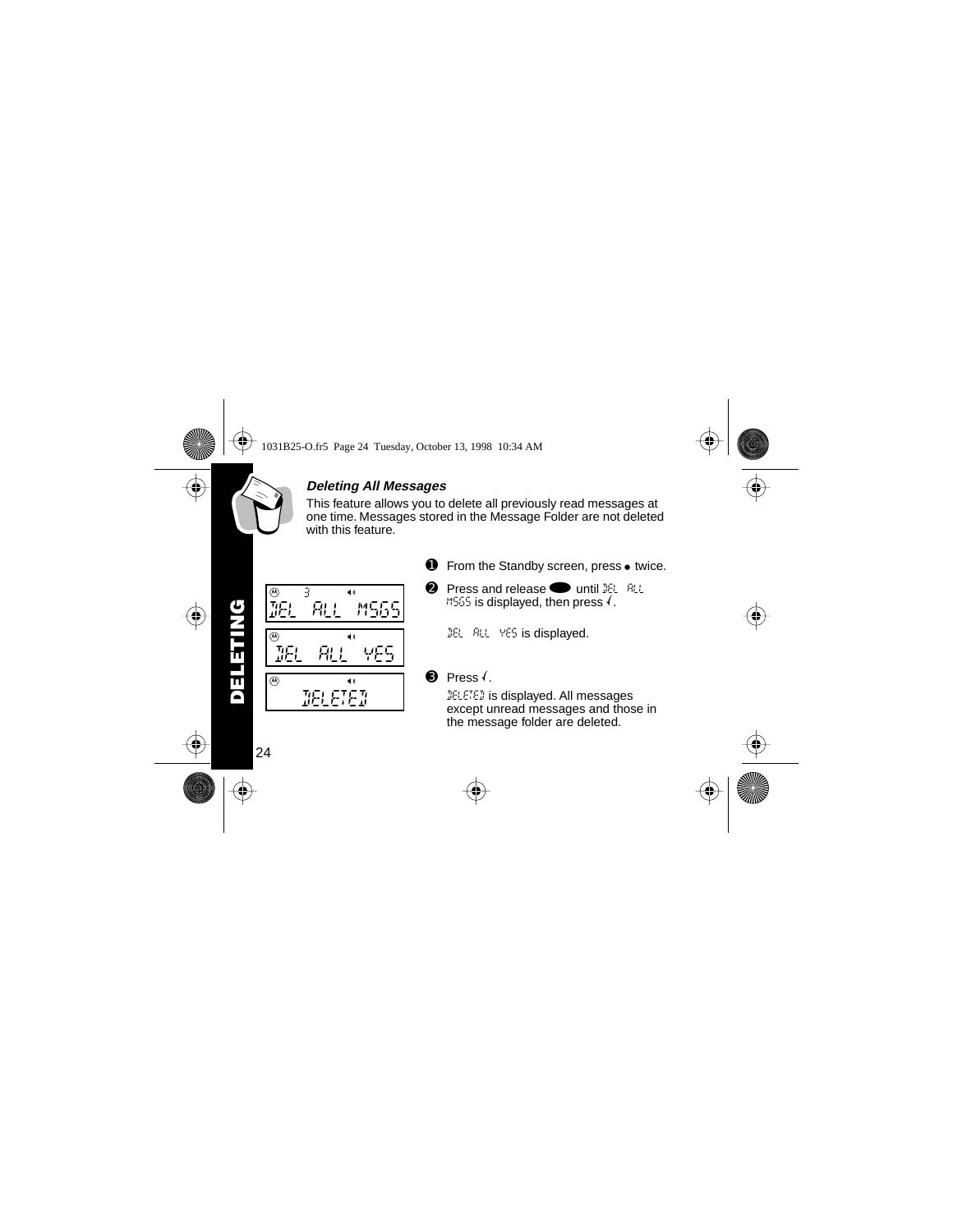# <span id="page-26-0"></span>**Message Folder**

You can prevent important messages from being deleted, or from being overwritten by new messages, by moving them into the folder. Messages moved into the folder retain their original time stamp. Up to 30 messages can be moved into the folder. MEM FULL is displayed if you try to move a message into the folder when there is not enough storage space left.

#### **Moving a Message into the Folder**

**Note:** Messages can only be moved one at a time into the folder.





**2** Press and release until MOVE)FOLDER is displayed.



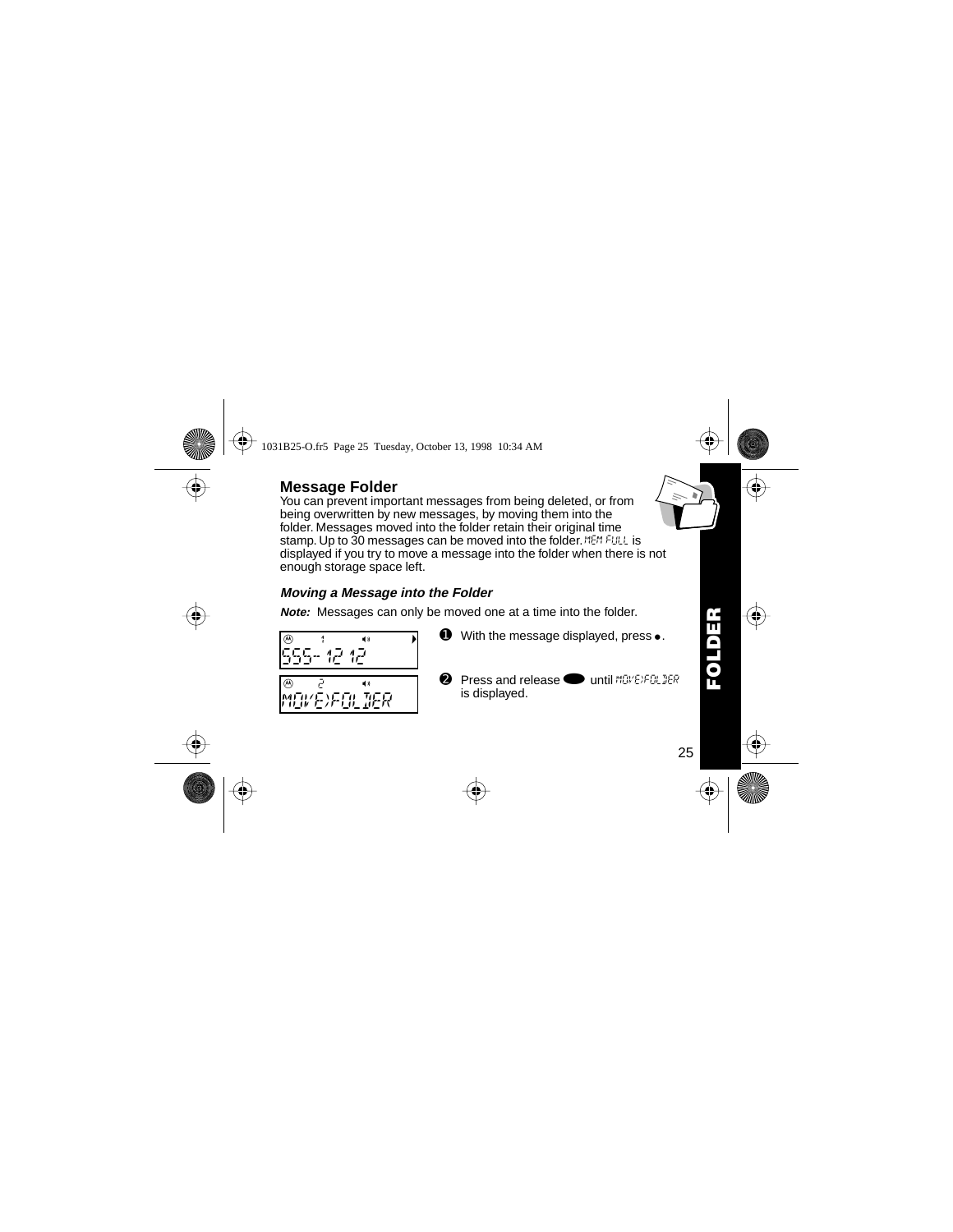<span id="page-27-0"></span>

# $\odot$  Press.

MOVED is displayed indicating the message has been moved to the folder and the pager returns to the readmessage mode.

**Note:** After messages are moved to the folder, they can not be moved back into the personal message area. They can only be read and deleted.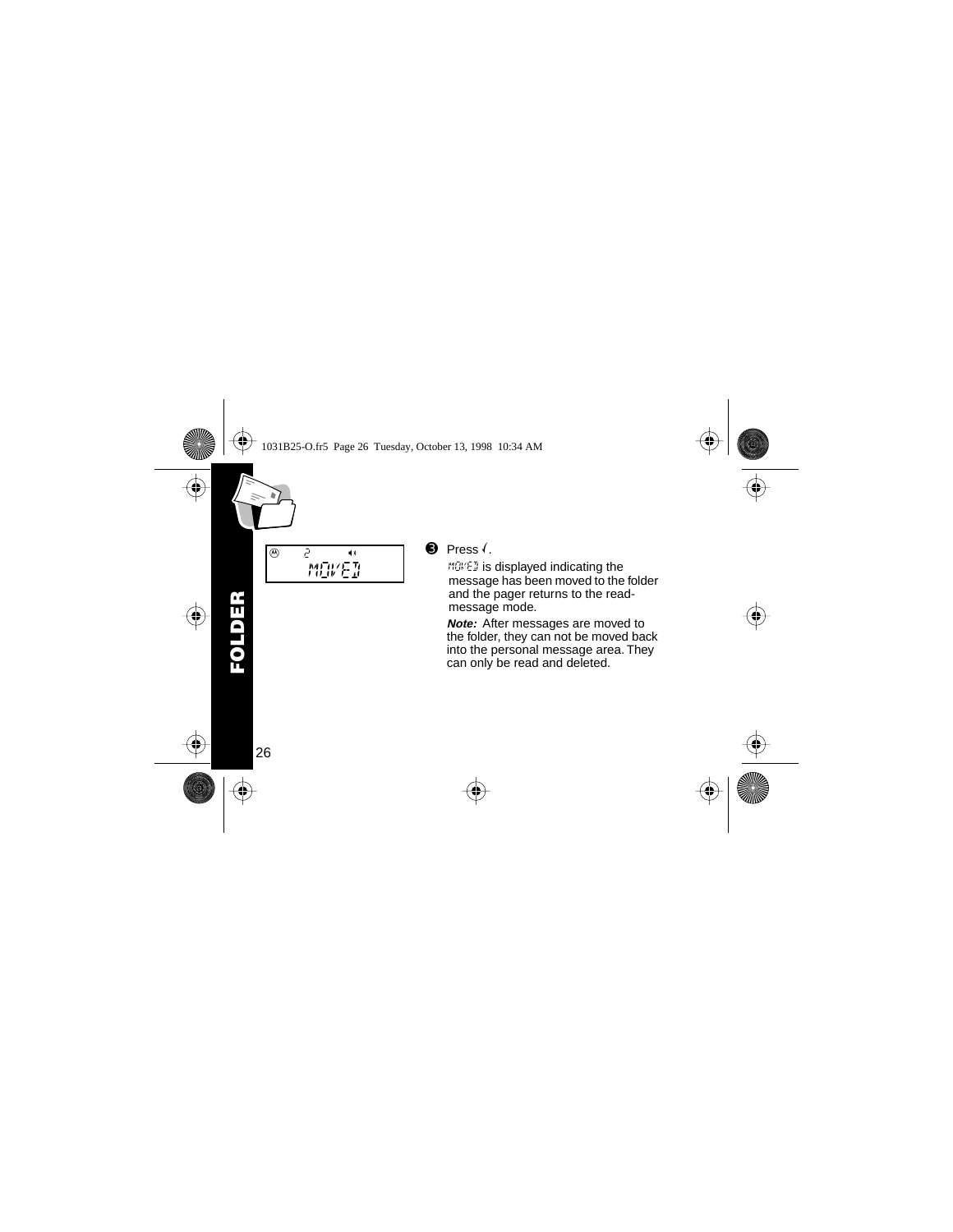#### <span id="page-28-0"></span>**Reading Messages in the Folder**



- $\bullet$  From the Standby screen, press  $\bullet$  twice. GO)FOLDER is displayed.
- $\Theta$  Press  $\theta$  to display the first screen of your message.
	- **Note:** If no messages are stored in the folder, NO MESSAGES is displayed.
- $\Theta$  Press  $\ell$  to display the second screen of your message. If you want to view the first screen again, press  $\ell$  again.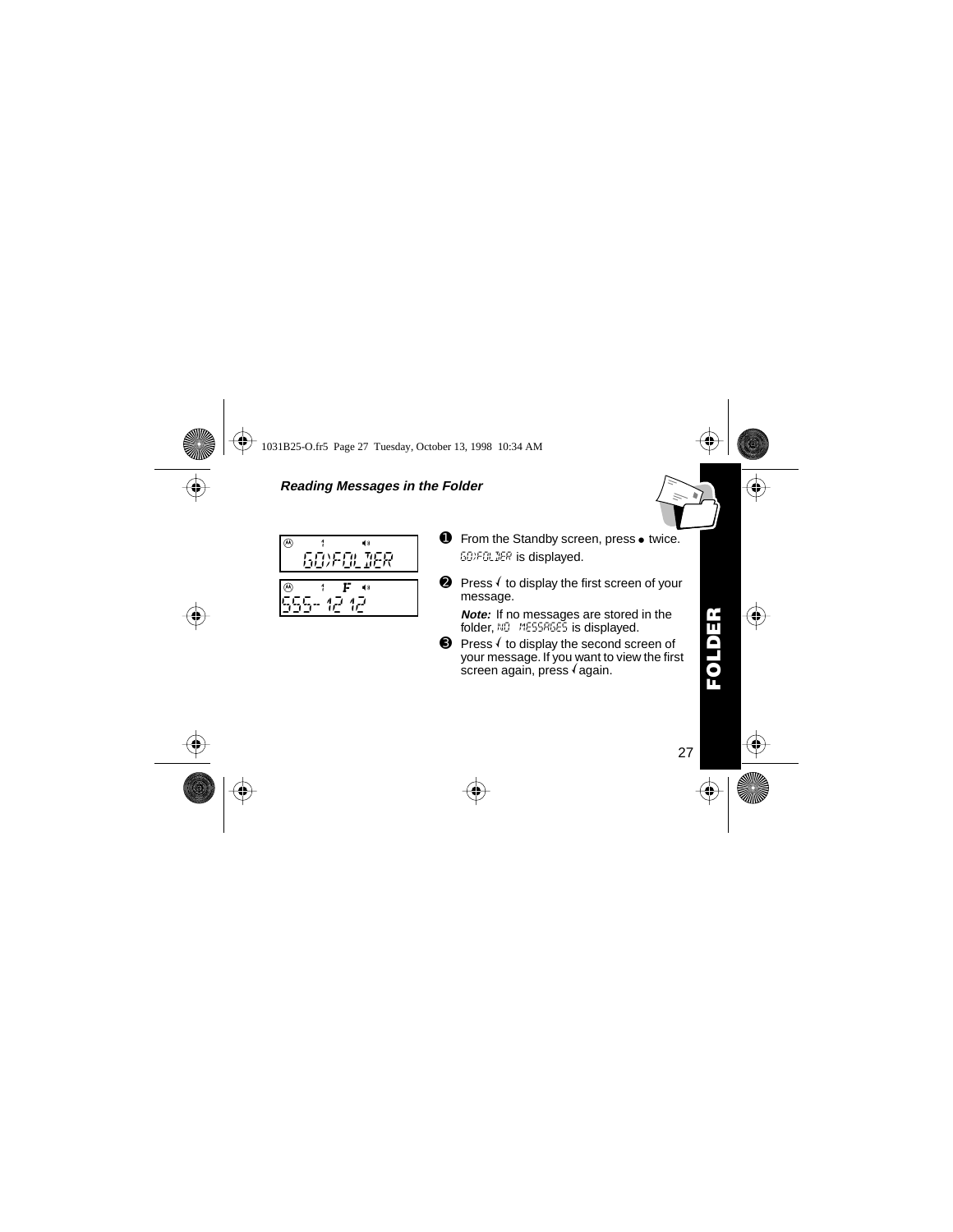<span id="page-29-0"></span>

 $\bullet$  Press  $\bullet$  to display the next stored message. If you want to display just the first screen of your messages, continue to press and release

After you have viewed all messages stored in the folder, END is displayed.

**Note:** To exit from any screen while reading your messages, press $\bullet$ ,  $60$ )HOME is displayed, then press  $\sqrt{\ }$ . The number of unread (new) messages is displayed before the pager returns to the Standby mode.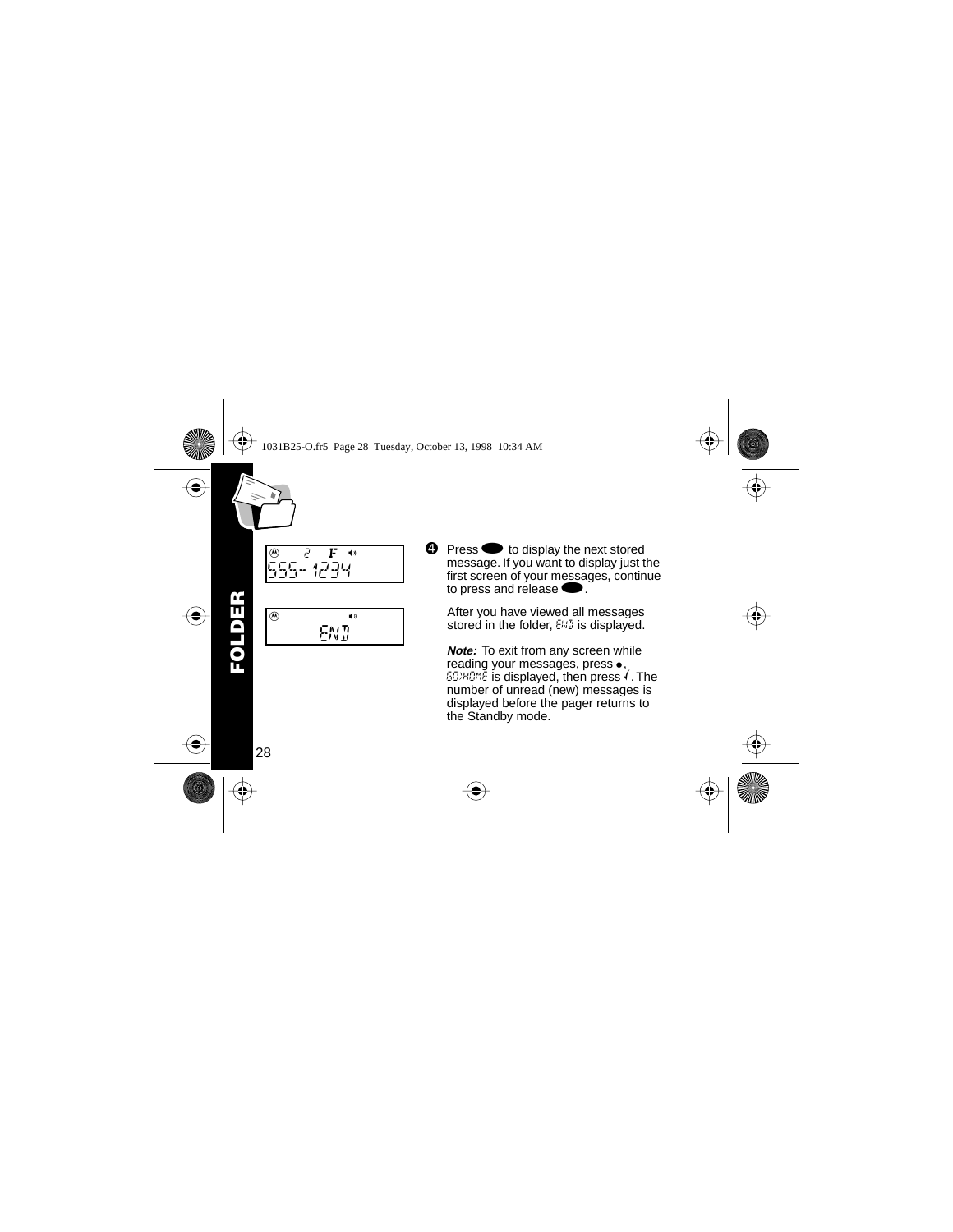#### <span id="page-30-0"></span>**Deleting Messages from the Folder**

**Note:** Messages can only be deleted one at a time.

m 81 f hjl b e

$$
\begin{array}{c}\n\circ \\
\circ \\
\hline\n\text{PELE} \\
\hline\n\end{array}
$$

mei FTF b <u>======</u>

ҭ

| 0 | With the message displayed, press •. |  |
|---|--------------------------------------|--|
|   |                                      |  |

- $\odot$  Press and release  $\odot$  until DELETE MSG is displayed.
- $\Theta$  Press  $\ell$ . DELETED is displayed.

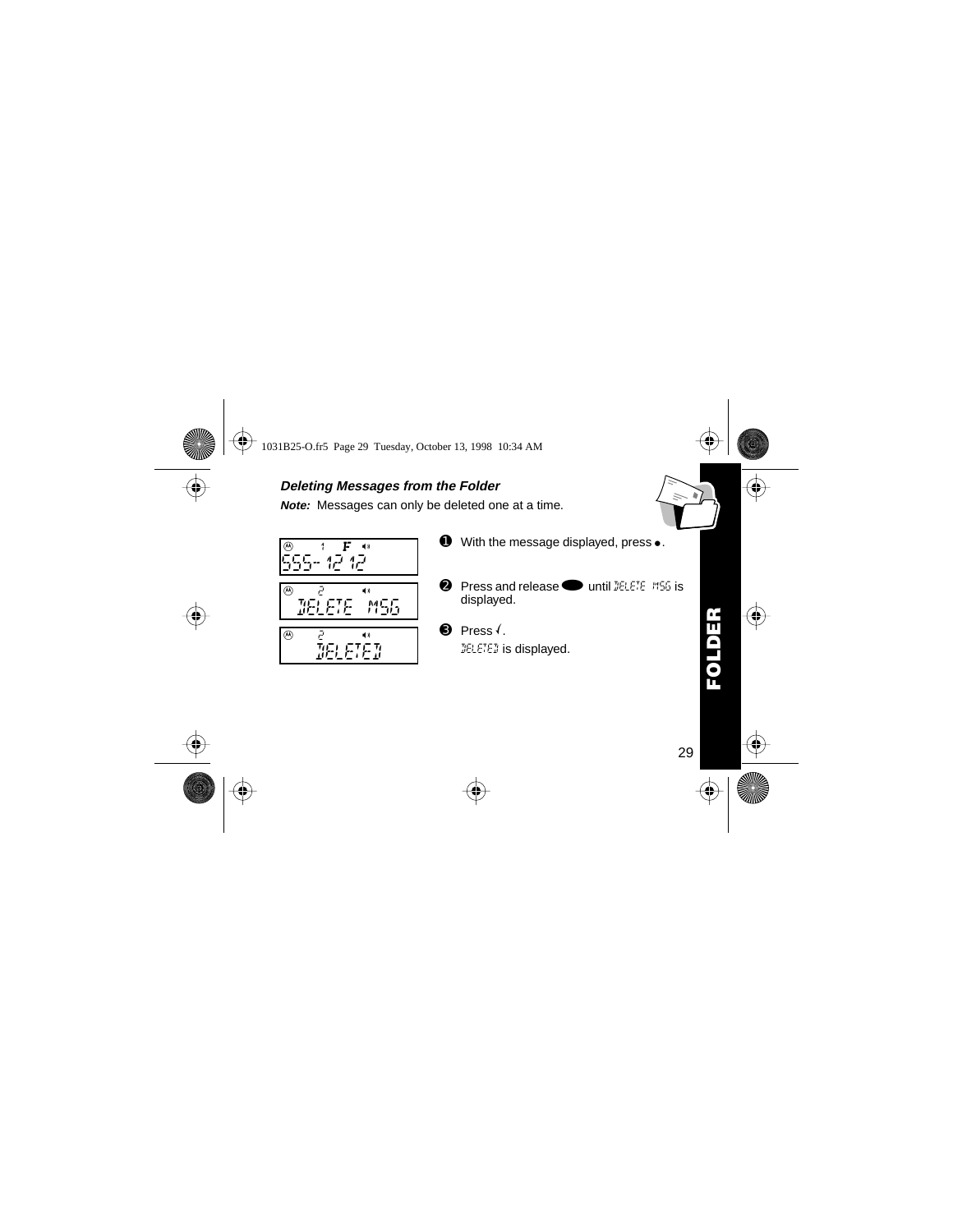<span id="page-31-0"></span>

## **Alarm**

Your pager has three alarms. Each alarm can be set for one time on a specific date, a specific time daily, or a specific time weekly. At the selected alarm time, your pager alerts with the same alert as the incoming message alert.

## **Setting the Alarm**



m 81 f hjl b e ALARM 1 m 81 f hjl b e ALARM 2

- $\bullet$  From the Standby screen, press  $\bullet$  twice.
- $\odot$  Press and release  $\odot$  until SET BLBRM is displayed.
- $\theta$  Press  $\sqrt{ }$

ALARM 1 is displayed.

 $\bullet$  Press and release  $\bullet$  until your choice of ALARM 1, ALARM 2, or ALARM 3 is displayed, then press  $\sqrt{ }$ .

**ALARM**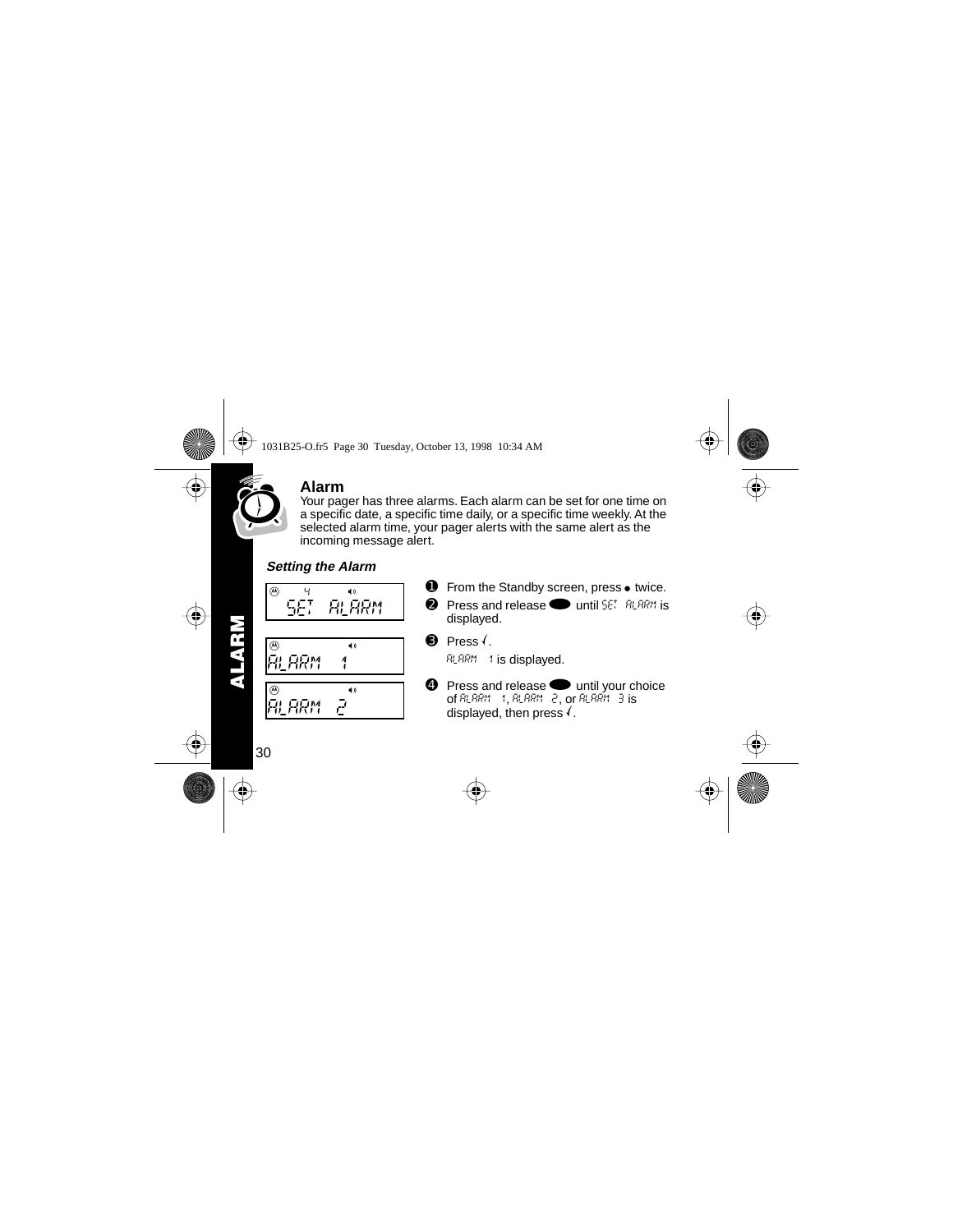

<span id="page-32-0"></span>

|    | ۵<br>40 |
|----|---------|
| ПN |         |
|    |         |

|              | U<br>4 O |
|--------------|----------|
| <b>TIME:</b> | 121008   |
|              |          |

ON or OFF is displayed.

 $\bullet$  Press and release  $\bullet$  until  $\mathbb{J}$  is displayed, then press  $\sqrt{ }$ .

> The screen used to set the alarm time is displayed.

➏ Set the alarm time by following the steps in ["Setting the Time and Date" on](#page-9-0)  [page 8.](#page-9-0)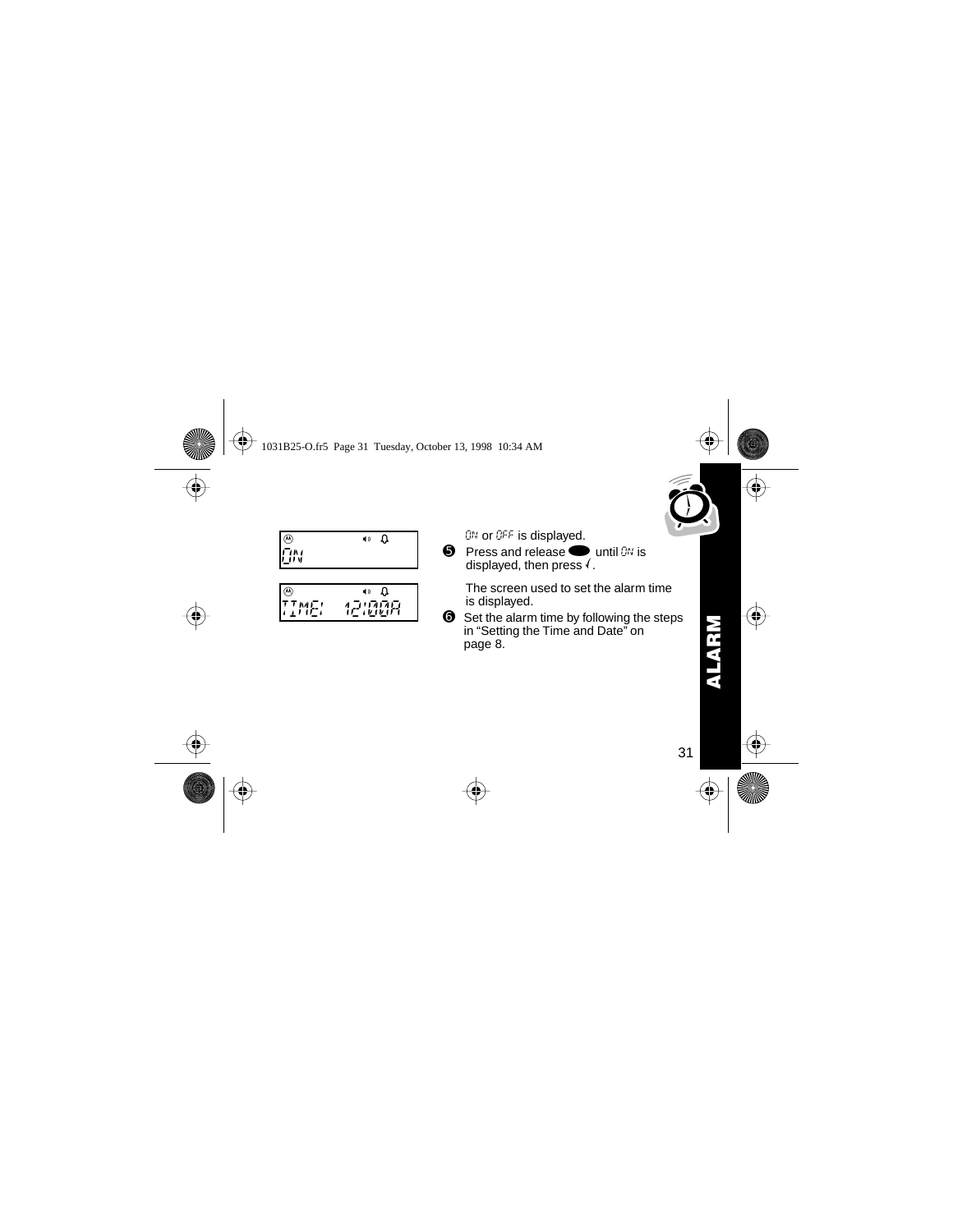<span id="page-33-0"></span>

**ALARM**



When you have finished setting the alarm time, the screen used to set the alarm date is displayed.

- $\bullet$  Enter the alarm date by following the steps in ["Setting the Time and Date" on](#page-9-0)  [page 8.](#page-9-0)
- **<sup>3</sup>** When you have finished setting the alarm date, press and release  $\bullet$  until your choice of 1 TIME, DAILY, or WEEKLY is displayed.

 $\mathbf{\Theta}$  Press  $\mathbf{\Theta}$ 

SET is displayed momentarily.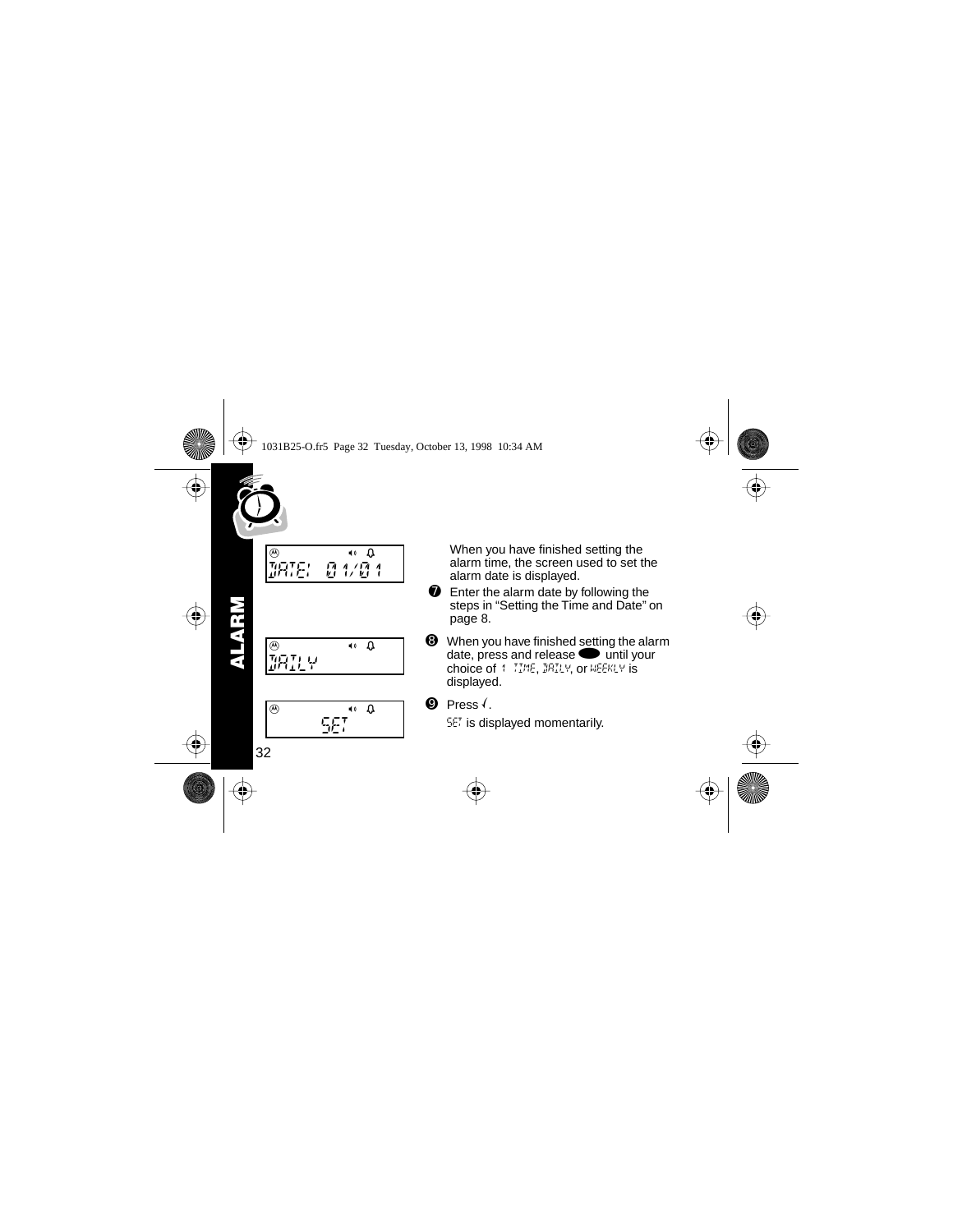

<span id="page-34-0"></span>At the alarm time, your pager alerts, the alarm number (for example,  $ALRM$   $\geq$ ) is displayed, and the  $\Omega$ indicator flashes. Press any button to remove the alarm indication.

**Note:** If the alarm is set for Weekly or Daily, the  $\theta$  indicator stays on the screen.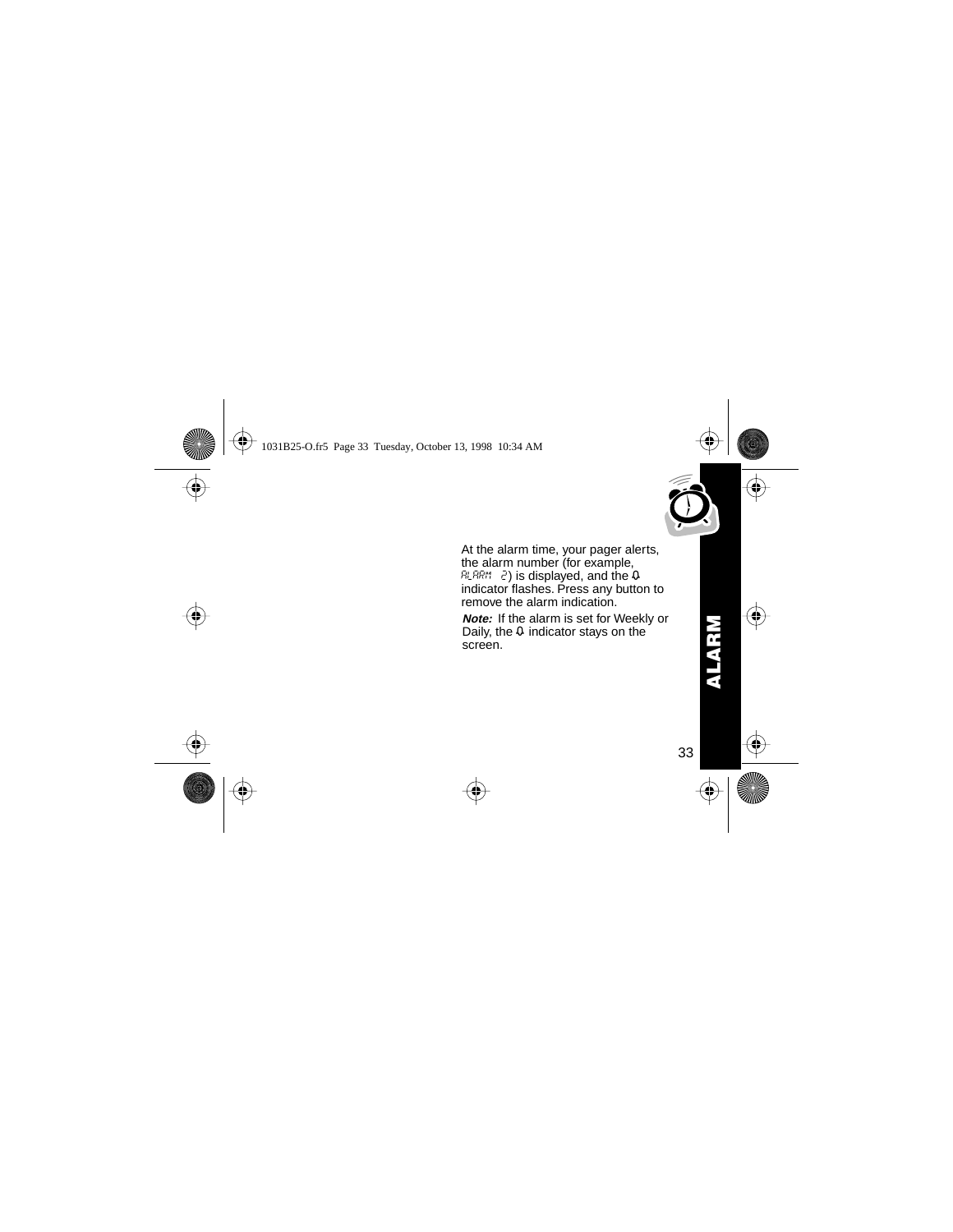<span id="page-35-0"></span>

#### **Turning Off a Daily or Weekly Alarm**

$$
\begin{array}{|c|c|c|}\n\hline\n\circ & \circ & \circ & \circ \\
\hline\n\text{SET} & \text{RLRRM}\n\end{array}
$$

$$
\begin{array}{c}\n\circ \\
\hline\n\text{R}.\text{ARM} & 1\n\end{array}
$$

$$
\begin{array}{c}\n\circ \\
\circ \\
\circ \\
\circ \\
\circ\n\end{array}
$$

- $\bullet$  From the Standby screen, press  $\bullet$  twice.
- $\Omega$  Press and release until SET ALARM is displayed, then press  $\sqrt{\cdot}$ .
- $\Theta$  Press and release  $\bullet$  until the alarm you want to turn off is displayed, then  $pres<sub>1</sub>$
- $\bullet$  Press and release  $\bullet$  until FFF is displayed, then press  $\sqrt{\cdot}$ .

The TIME screen is displayed momentarily.

**ALARM**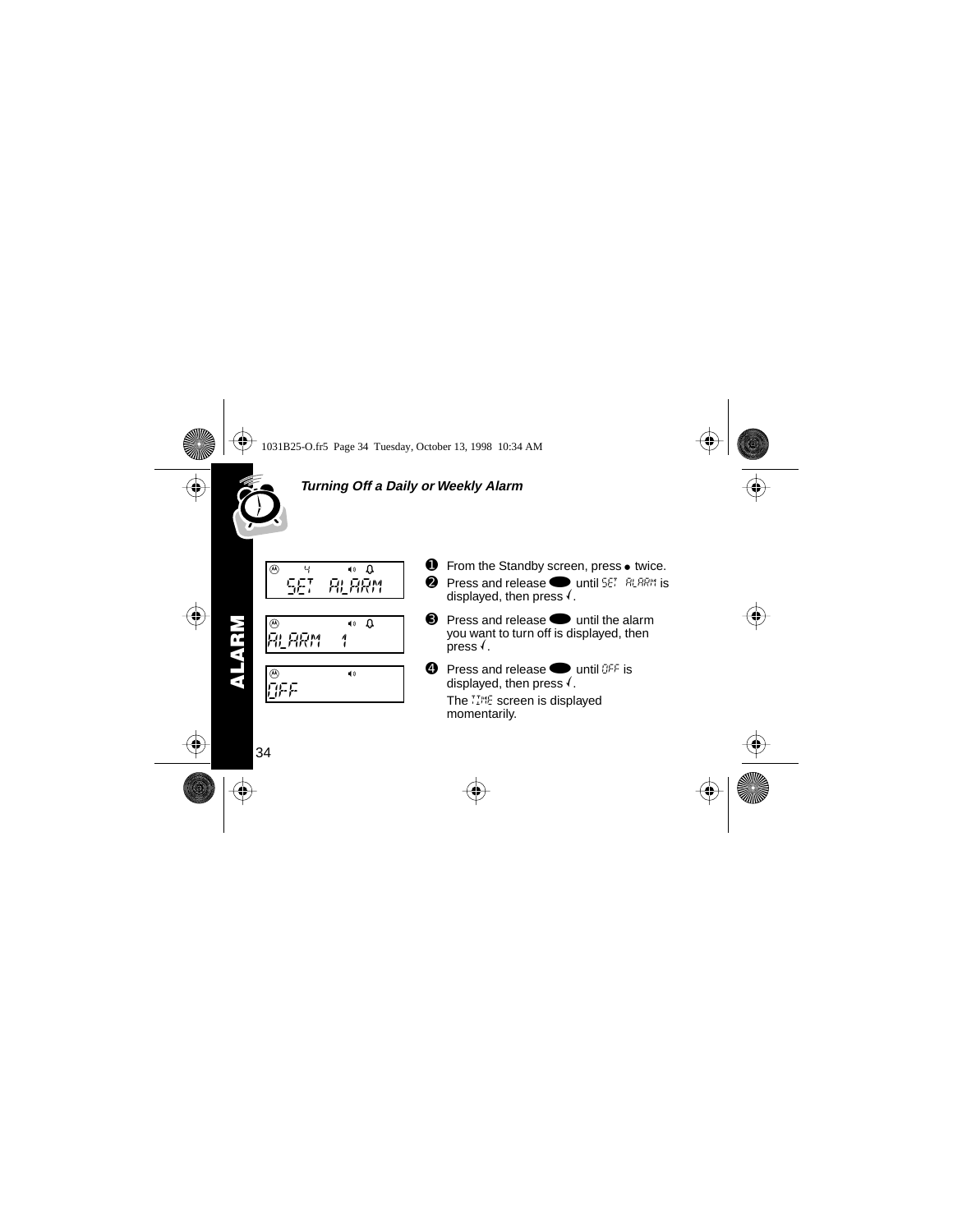# <span id="page-36-0"></span>**Optional Features**

## **QuickNotes**

QuickNotes are short messages that can be displayed when you are paged. There can be up to 5 QuickNotes stored in your pager. The person paging you activates these messages by entering a code followed by the rest of the message.

To receive a QuickNote, the person paging you enters \*\* on the keypad, then the code, then the rest of the message. For example, if someone paged you and entered **\*\*087**, you would receive a message like this RUNNING LATE.

**Note:** QuickNotes are subject to change. Contact your service provider to verify the list and to make desired changes.

| ∣ Code | <b>Message</b><br><b>Displayed</b> | Code | <b>Message</b><br><b>Displayed</b> | <b>Code</b> | Message<br><b>Displayed</b> |
|--------|------------------------------------|------|------------------------------------|-------------|-----------------------------|
| 087    | <b>Running Late</b>                | 108  | Next mtg at                        | 107         | Mtg now at                  |
| 106    | Mtg at                             | 119  | Delayed til                        |             |                             |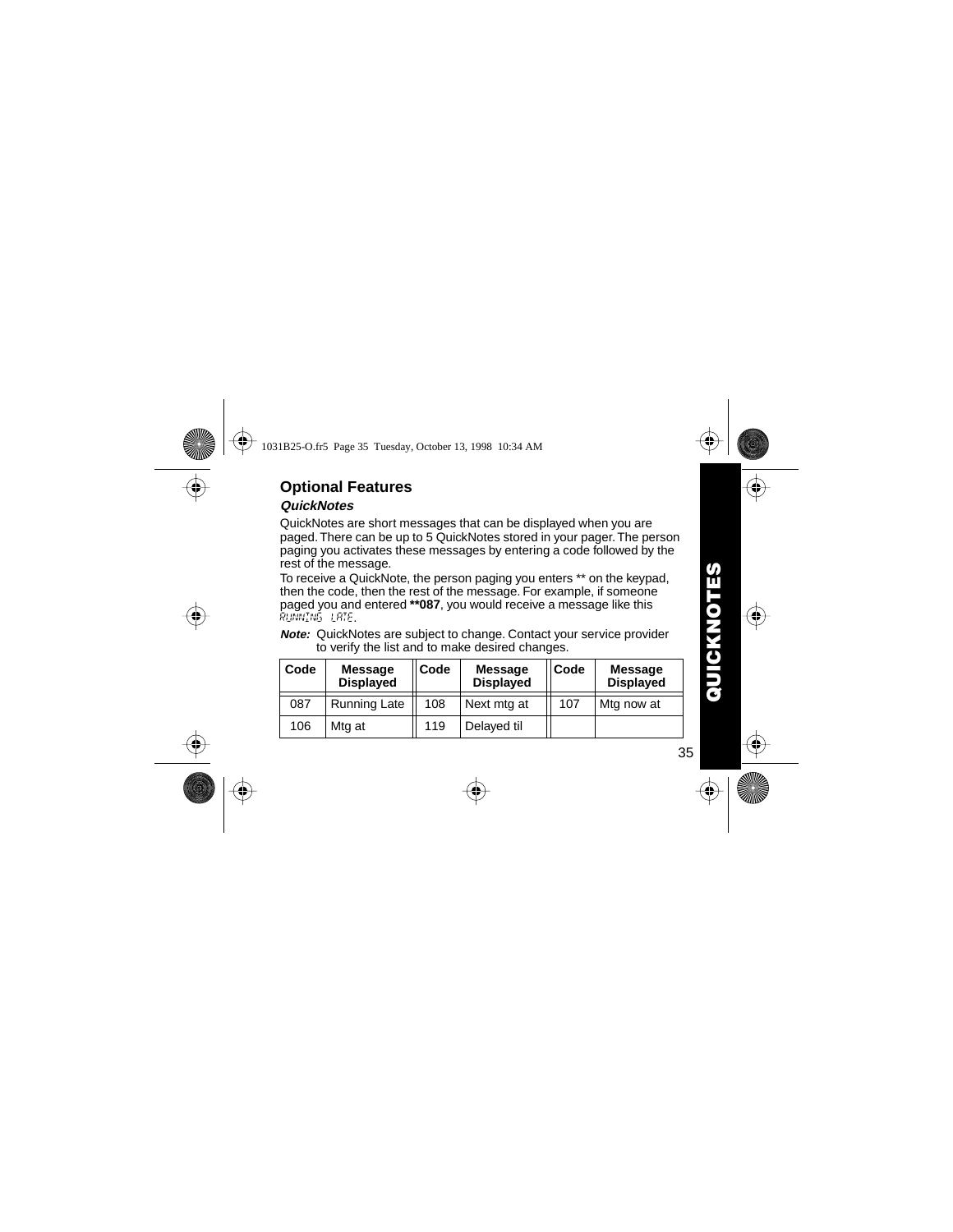## <span id="page-37-0"></span>**Connect Function**

The menu selection  $L^{BNNE}L^{T}$  is intended for use by service personnel only. When selected, an alternating pattern of  $\mathbb{E} \mathbb{C}$  is displayed. To exit this screen, press any button twice and the pager restarts.

# **Message and Pager Indicators**

Your pager has several indicators to inform you of the status of your messages and your pager.

#### **Duplicate Message**

When a new message is received that is identical to one already stored, the older message is overwritten by the new one.  $\mathbb{R}^{p}$ LICATE is displayed before the new message and new time stamp.

#### **Errored Data**

When a message is received that might contain errors, the characters likely to be in error flash when the message is read.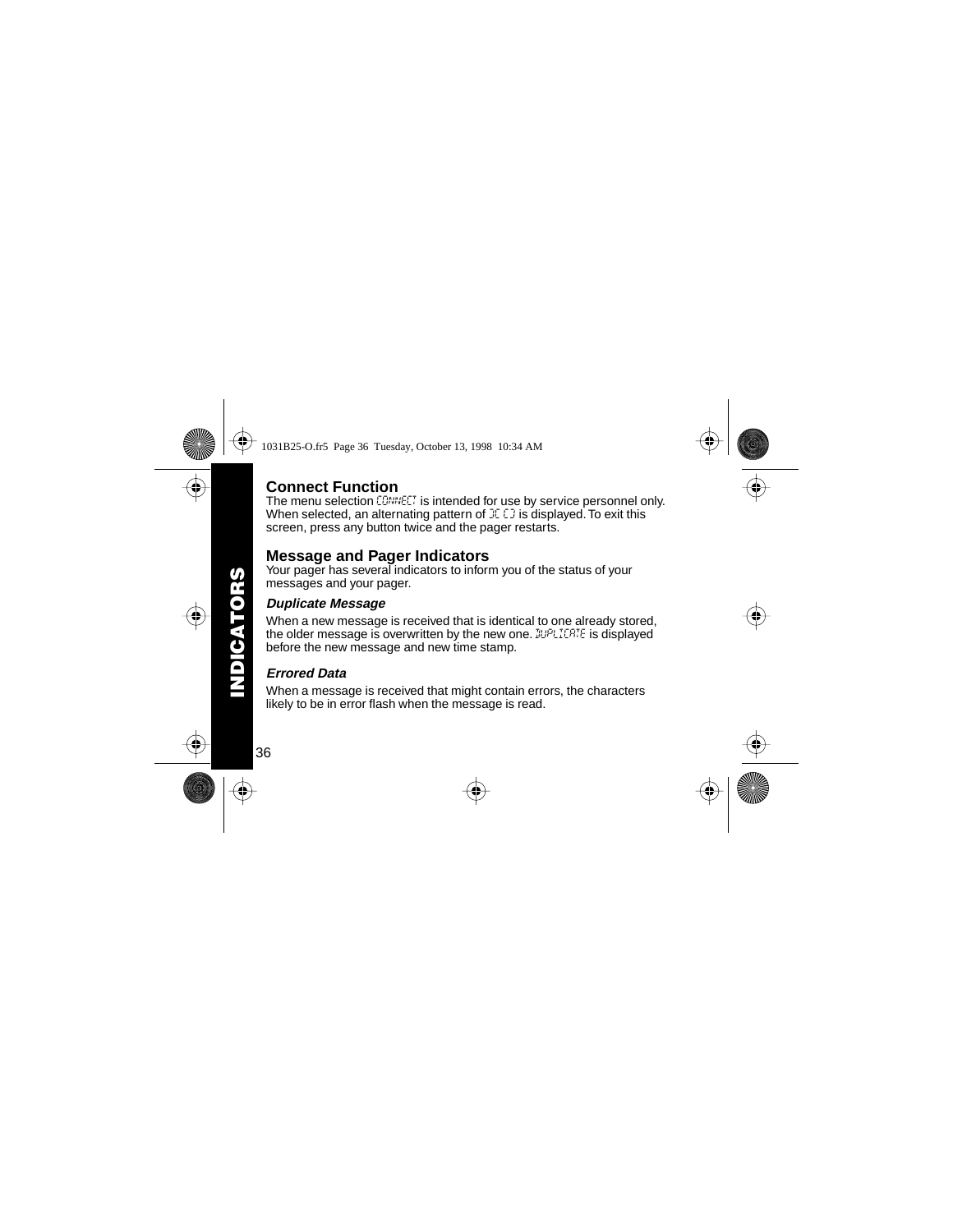#### <span id="page-38-0"></span>**Alarm**

The alarm icon  $\Omega$  is displayed when an alarm is set and flashes during the alarm alert.

#### **Memory Full**

When the pager memory is full, for example, all message locations are occupied, MEM FULL is displayed in the Standby screen until a button is pressed. When this occurs, delete your old unwanted messages to make room for newer messages. MEM FULL is also displayed if you try to move a message into the message folder when there is not enough storage space left.

**Note:** If you don't delete any old messages, the pager automatically deletes the oldest read message to make room for the new message.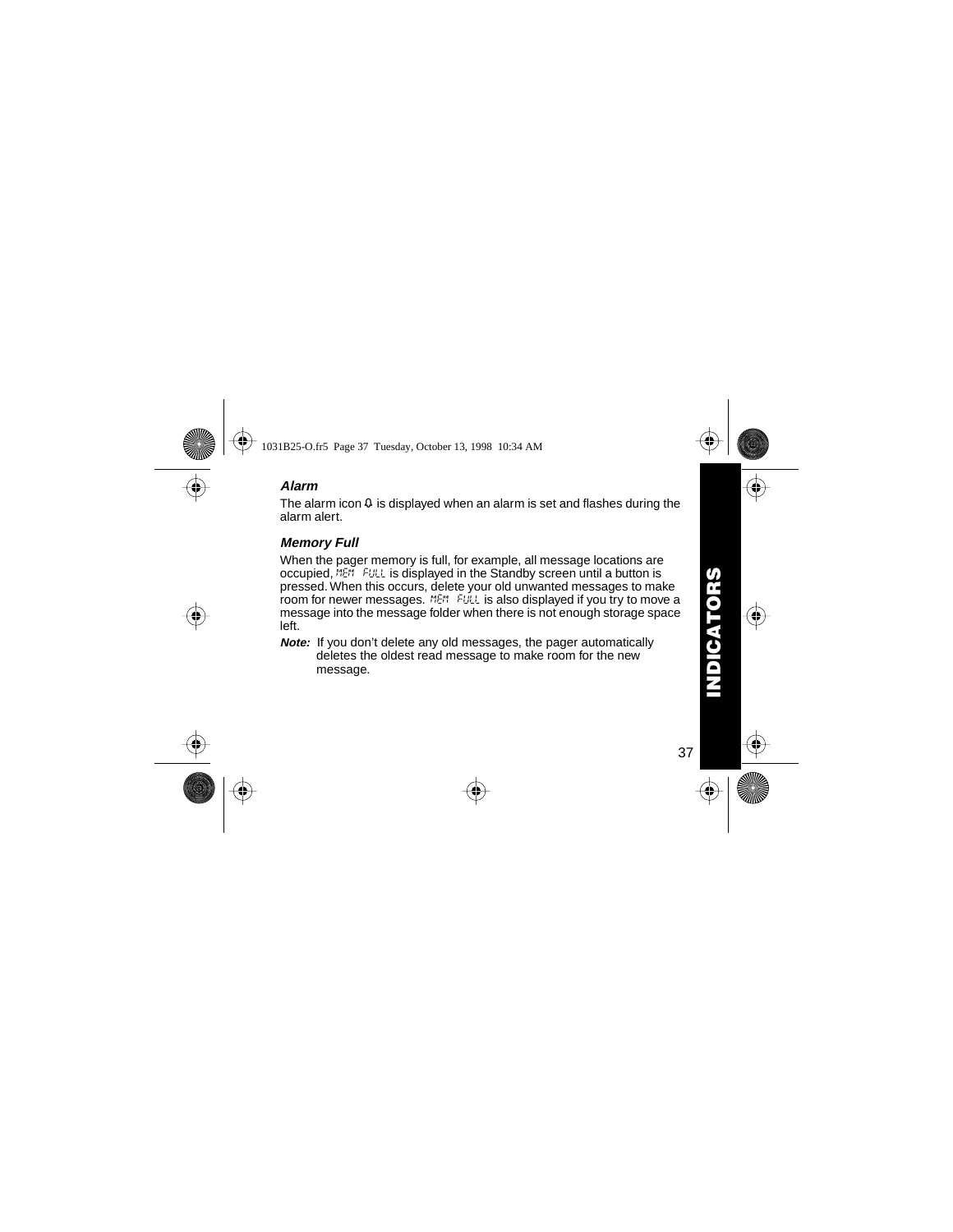# **BELT CLIP BELT CLIP**

#### <span id="page-39-0"></span>**Low Battery**

When the voltage of the pager's battery drops below a certain level,  $\Box$  is displayed on all screens, even when the pager is off. The low-battery condition is displayed until the battery is replaced.

**Note:** Check your pager's clock time after replacing the battery.

# **Belt Clip**

Your pager has a removable belt clip. To remove and replace the belt clip, follow the instructions below.

#### **Removing the Belt Clip**

- $\bullet$  Insert the pointed end of a non-metallic tool (such as a pen cap) into the top end of the belt clip as shown in the illustration.
- ➋ Push upward on the tab and slide the belt clip forward to separate it from the pager.

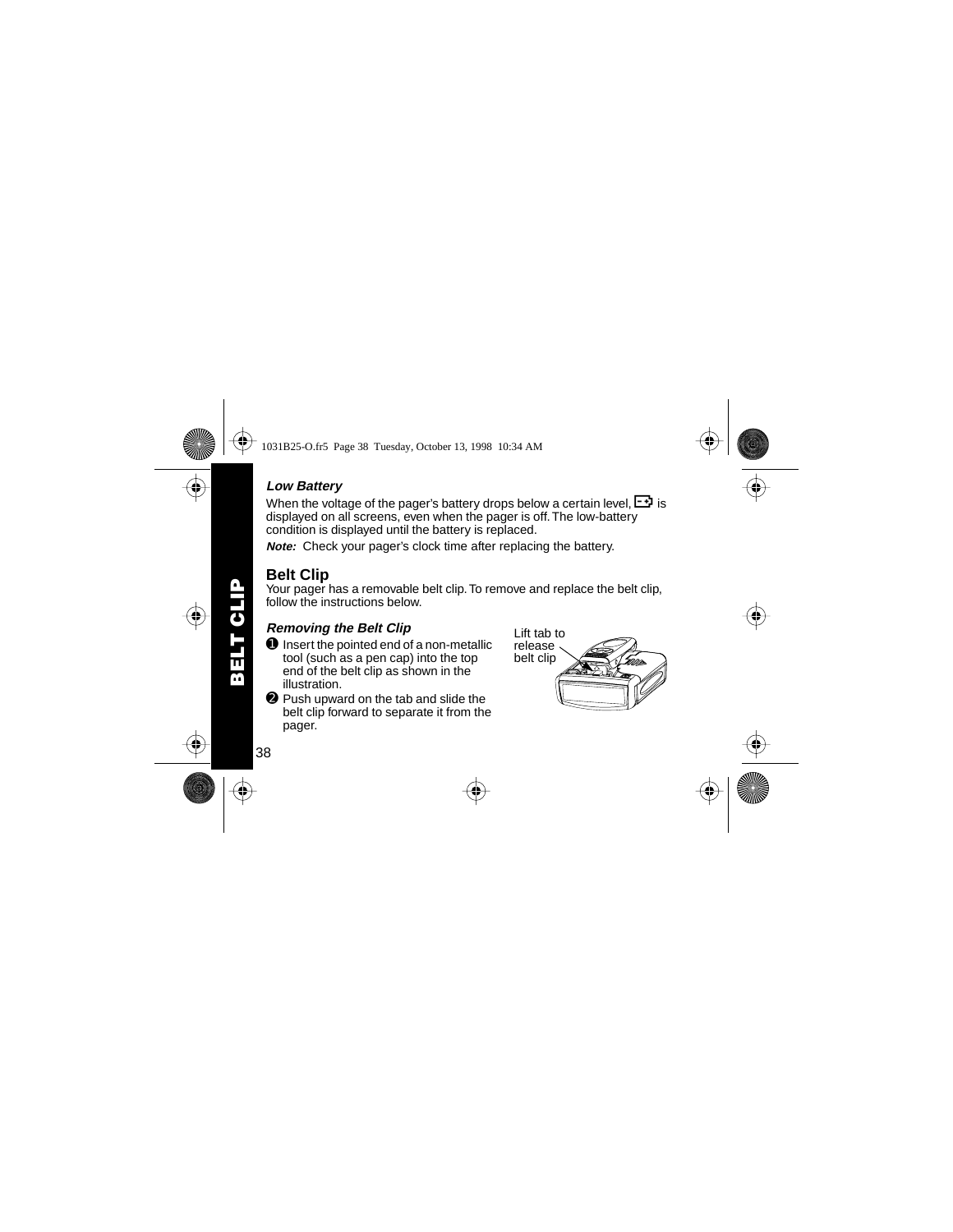# USE AND CARE **USE AND CARE**

#### <span id="page-40-0"></span>**Replacing the Belt Clip**

**O** Place the belt clip with the belt clip holder.

**<sup>●</sup>** Slide the belt clip into the holder until it snaps into place.

# **Cleaning Your Pager**

To clean smudges and grime from the exterior of your pager, use a soft, non-abrasive cloth moistened in a mild soap and water solution. Use a second cloth moistened in clean water to wipe the surface clean. Do not immerse in water. Do not use alcohol or other cleaning solutions.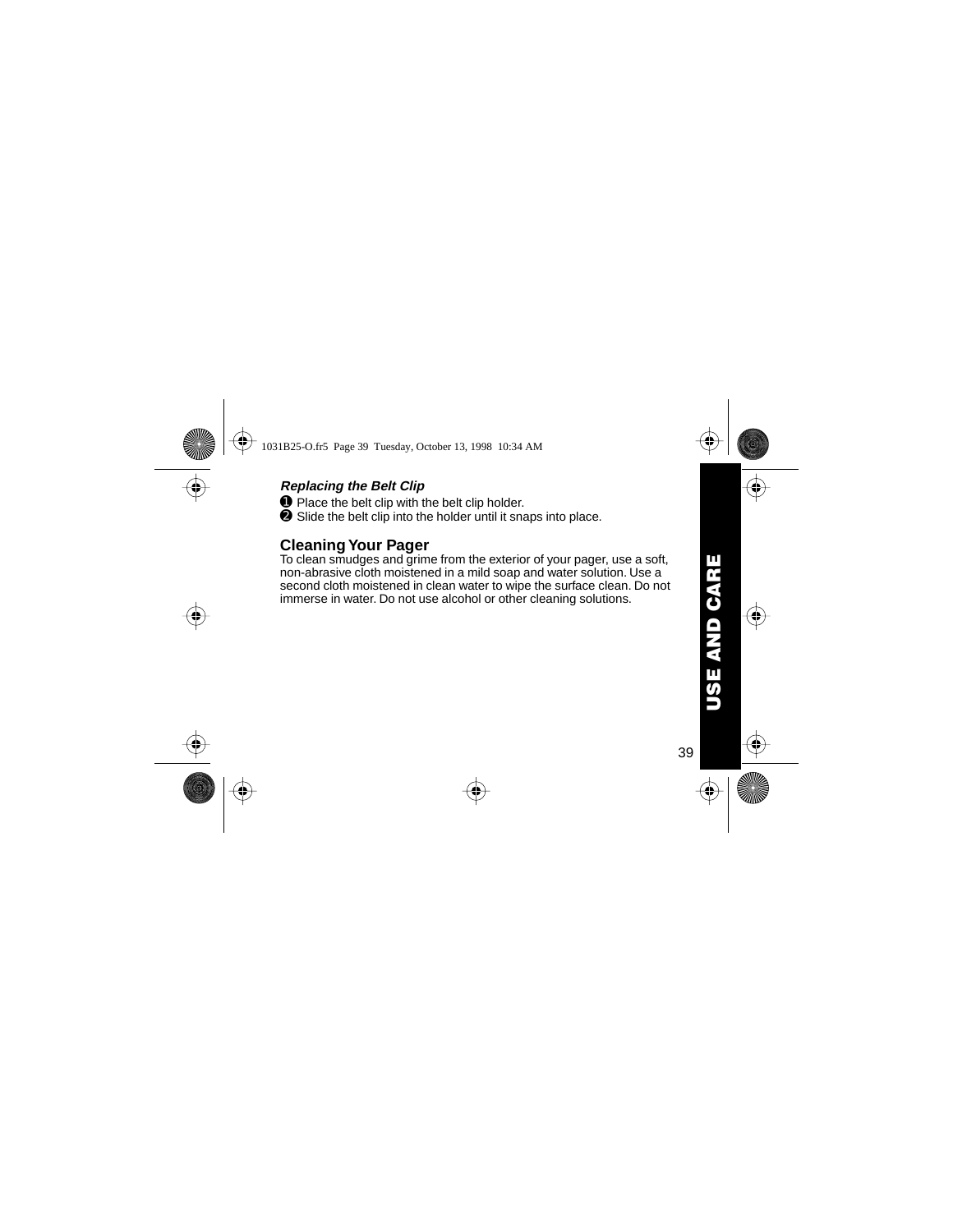# <span id="page-41-0"></span>**Care And Maintenance**

The BR850 pager is durable, reliable, and can provide years of dependable service; however, it is a precision electronic product. Water moisture, excessive heat, and extreme shock may damage the pager. Do not expose your pager to these conditions. If repair is required, the Motorola Service Organization, staffed with specially trained technicians, offers repair and maintenance facilities throughout the world.

You can protect your pager purchase with an optional extended warranty covering parts and labor. For more information about warranties, please contact either your paging service provider, retailer, or Motorola, Inc. at 1-800-548-9954. For repairs, call Motorola, Inc. at 1-800-548-9954 in the U.S. or 1-800-323-9685 in Canada. In the U.S., to contact Motorola, Inc. on your TTY, call 1-800-793-7834.

# **Functionality and Use of Your Pager**

For questions pertaining to the functions and use of your Motorola pager please visit our web site at www.motorola.com/pagers or in the U.S. call 1-800-548-9954 or 1-800-793-7834 (TTY). For questions pertaining to your paging service, contact your paging service provider.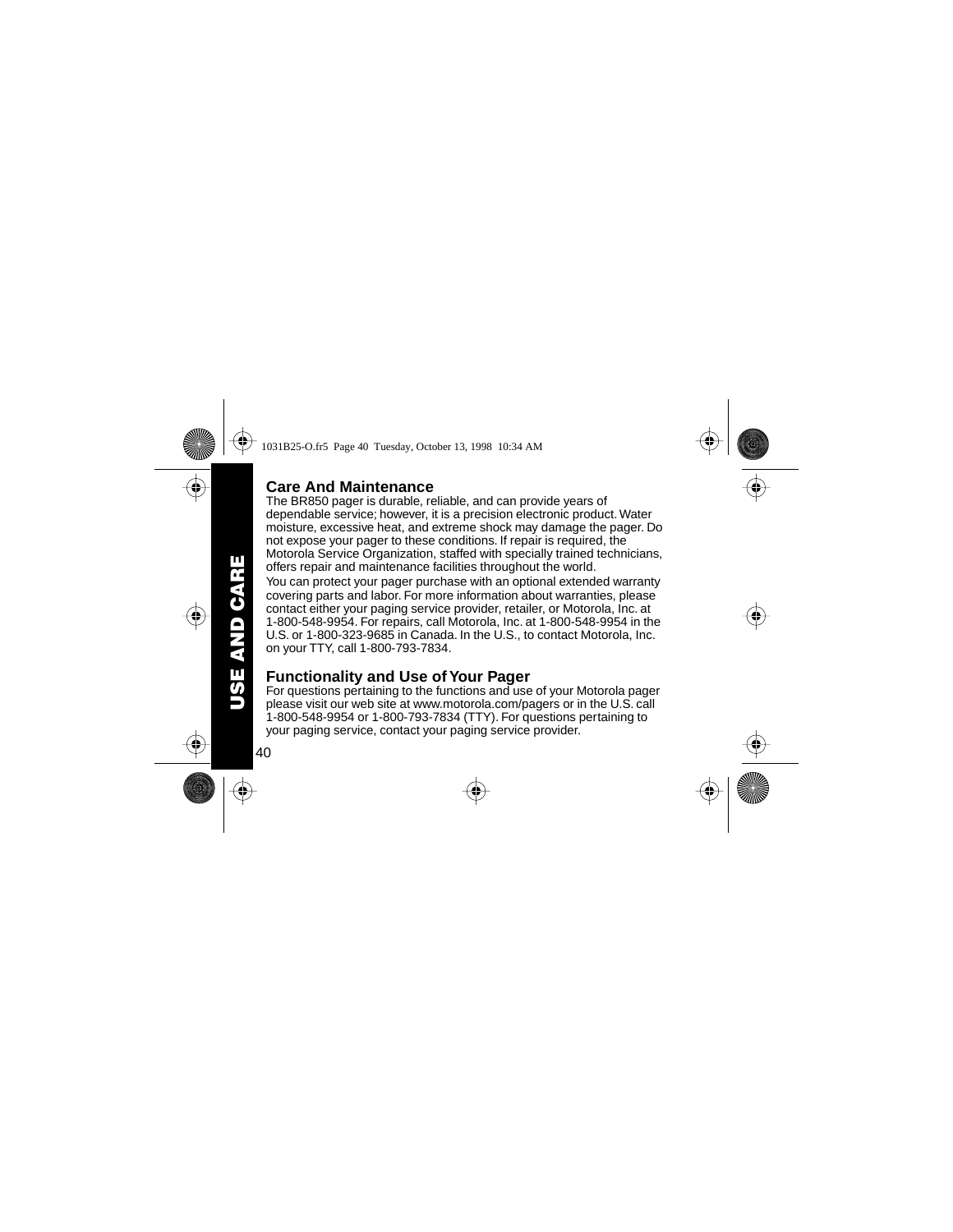# <span id="page-42-0"></span>**Patent Information**

This pager is manufactured under one or more Motorola U.S. Patents. A partial listing of these patents is provided on the inside surface of the battery door. Other patents covering this product are pending.

| 4860003 | 5051993 |
|---------|---------|
| 5117500 | 5128665 |
| 5168493 | 5311516 |
| 5325088 | 5371737 |
| 5414419 | 5450071 |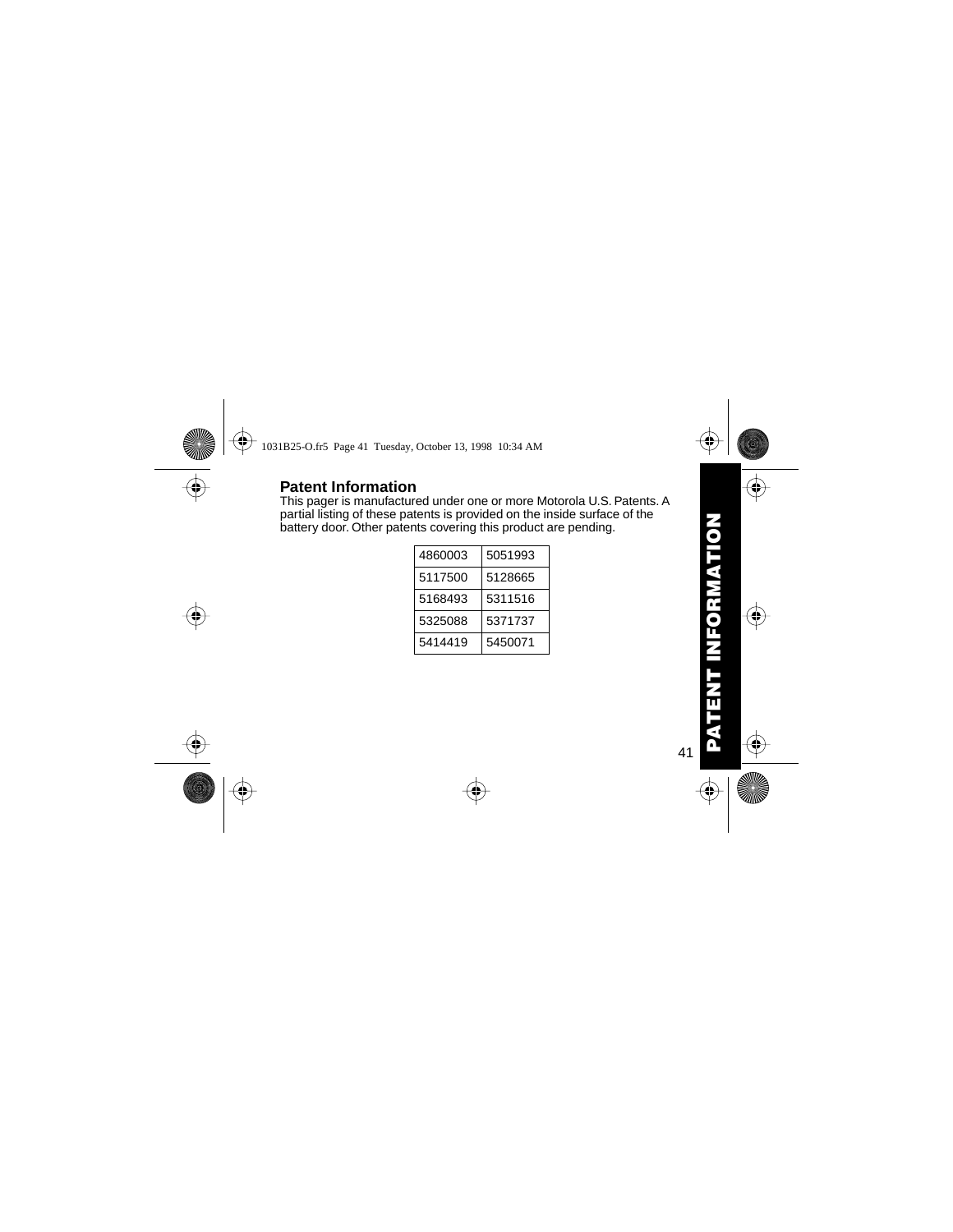# <span id="page-43-0"></span>**Regulatory Agency Compliance**

This device complies with part 15 of the FCC Rules. Operation is subject to the following two conditions: (1) This device may not cause harmful interference, and (2) this device must accept any interference received, including interference that may cause undesired operation.

This equipment has been tested and found to comply with the limits for a Class B digital device, pursuant to part 15 of the FCC Rules. These limits are designed to provide reasonable protection against harmful interference in a residential installation. This equipment generates, uses and can radiate radio frequency energy and, if not installed and used in accordance with the instructions, may cause harmful interference to radio communications. However, there is no guarantee that interference will not occur in a particular installation.

If this equipment does cause harmful interference to radio or television reception, which can be determined by turning the equipment off and on, the user is encouraged to try to correct the interference by one or more of the following measures:

- Reorient or relocate the receiving antenna.
- Increase the separation between the equipment and receiver.
- Connect the equipment into an outlet on a circuit different from that to which the receiver is connected.
- Consult the dealer or an experienced radio/TV technician for help.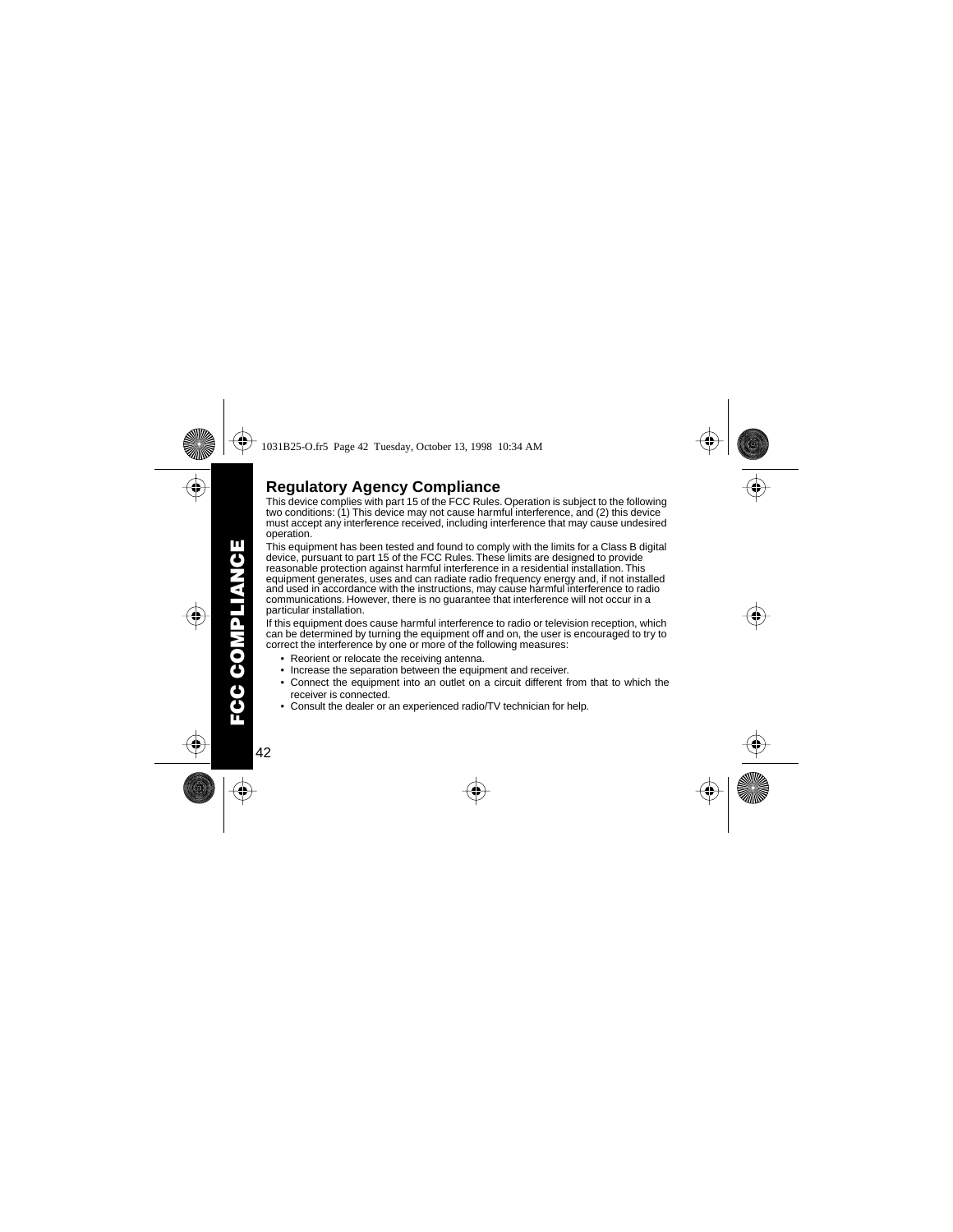#### **ONE (1) YEAR STANDARD LIMITED WARRANTY AND PROVISIONS (U.S.A. ONLY)**

Motorola warrants the pager against defects in material and workmanship under normal use and service for the period of time specified below. This express warranty is extended by Motorola, 1500 Gateway Blvd., Boynton Beach, Florida 33426 to the original end user purchaser only and is not assignable or transferable to any other party.

This warranty sets forth the full extent of MOTOROLA's responsibilities regarding the pager. Repair, replacement, or refund of the purchase price, at MOTOROLA's option, is the exclusive remedy. THIS WARRANTY IS GIVEN IN LIEU OF ALL OTHER WARRANTIES, EXPRESS OR IMPLIED, INCLUDING WITHOUT LIMITATION, IMPLIED WARRANTIES OF MERCHANTABILITY AND FITNESS FOR A PARTICULAR PURPOSE. THIS WARRANTY IS LIMITED TO THE DURATION CHOSEN. IN NO EVENT SHALL MOTOROLA BE LIABLE FOR DAMAGES IN EXCESS OF THE PURCHASE PRICE OF THE MOTOROLA PAGER, FOR ANY LOSS OF USE, LOSS OF TIME, INCONVENIENCE, COMMERCIAL LOSS, LOST PROFITS OR SAVINGS OR OTHER INCIDENTAL, SPECIAL OR CONSEQUENTIAL DAMAGES ARISING OUT OF THE USE OR INABILITY TO USE SUCH PRODUCT, TO THE FULL EXTENT SUCH MAY BE DISCLAIMED BY LAW.

Motorola pagers are shipped from the factory with a standard limited warranty of one (1) year on parts and labor from date of purchase by the original end user purchaser, based on proof of purchase. In the event of a defect, malfunction, or failure to conform to specifications during the warranty period, Motorola, at its option, will either repair, replace or refund the purchase price of the pager. Repair, at Motorola's option, may include the replacement of parts or boards with functionally equivalent reconditioned or new parts or boards. Replaced parts and boards are warranted for the balance of the original warranty period.

(continued)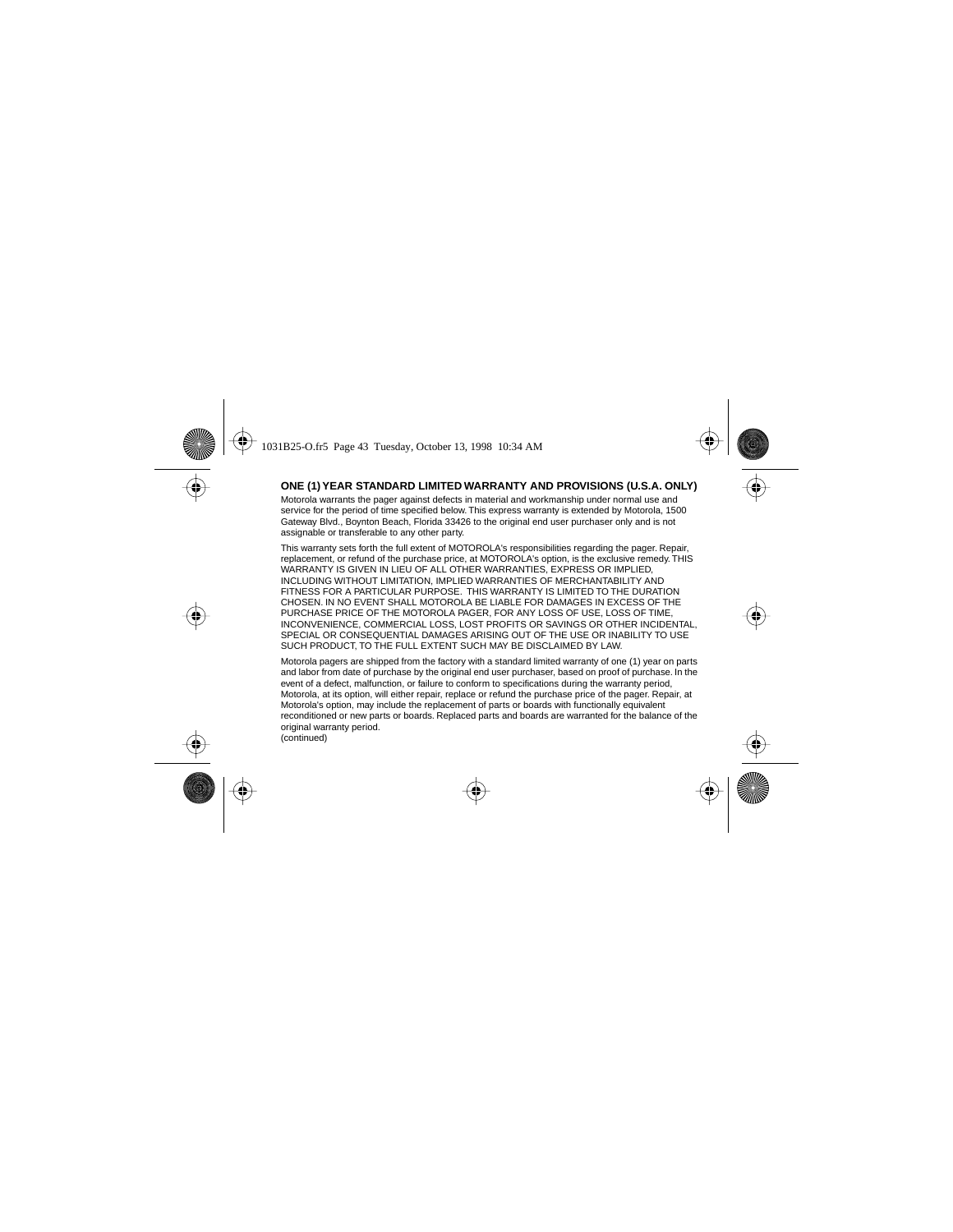#### **LIMITED WARRANTY AND PROVISIONS (U.S.A. ONLY) continued**

All parts and boards removed in the replacement process shall become the property of Motorola. This warranty does not cover defects, malfunctions, performance failures or damages to the unit resulting from use in other than its normal and customary manner, misuse, accident or neglect, the use of nonconforming parts, or improper alterations or repairs. This warranty does not cover wear and tear on covers or housings, nor the coverage or range over which the pager will receive signals.

#### **For information on how to receive service on Motorola pagers or covered accessories, call 1-800-548-9954 or 1-800-793-7834 (TTY).**

**Pager warranty will be VOID if any of the following conditions occur:**

- Pagers that are incomplete such as those in which boards or components are missing and/or incompatible.
- Pagers whose serial numbers do not match on the boards, or pagers in which the board serial numbers don't match the housing.
- Pagers that have been opened by, or had work performed by, anyone other than a Motorola authorized pager service center.
- Pagers received with non-conforming or non-Motorola housings or parts.

Flat rate repair fees apply to pagers and accessories not covered under warranty.

#### **STATE LAW RIGHTS**

SOME STATES DO NOT ALLOW THE EXCLUSION OR LIMITATION OF INCIDENTAL OR CONSEQUENTIAL DAMAGES, OR LIMITATION ON HOW LONG AN IMPLIED WARRANTY LASTS, THEREFORE THE ABOVE LIMITATIONS OR EXCLUSIONS MAY NOT APPLY. This warranty gives you specific legal rights and you may also have other rights which vary from state to state.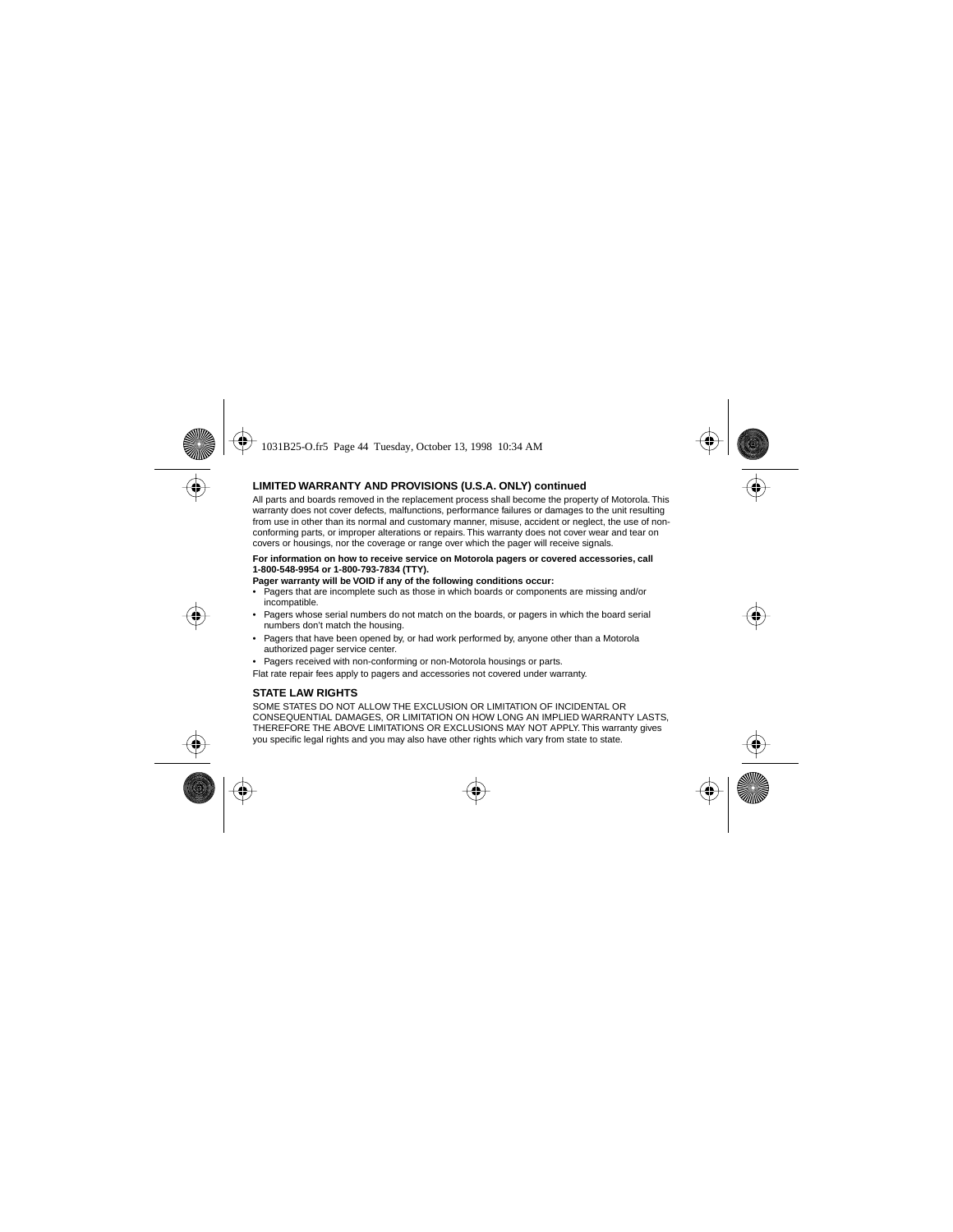<span id="page-46-0"></span>**Personal Numbers** Use the spaces provided below to write down your pager and personal

identification number (PIN), and the number of your service provider. Additional spaces have been provided to write down the pager and PIN of your family and friends.

| <b>Service Provider</b>   | <b>Pager Number and PIN</b> |
|---------------------------|-----------------------------|
| <b>Family and Friends</b> | <b>Pager Number and PIN</b> |
|                           |                             |
|                           |                             |
|                           |                             |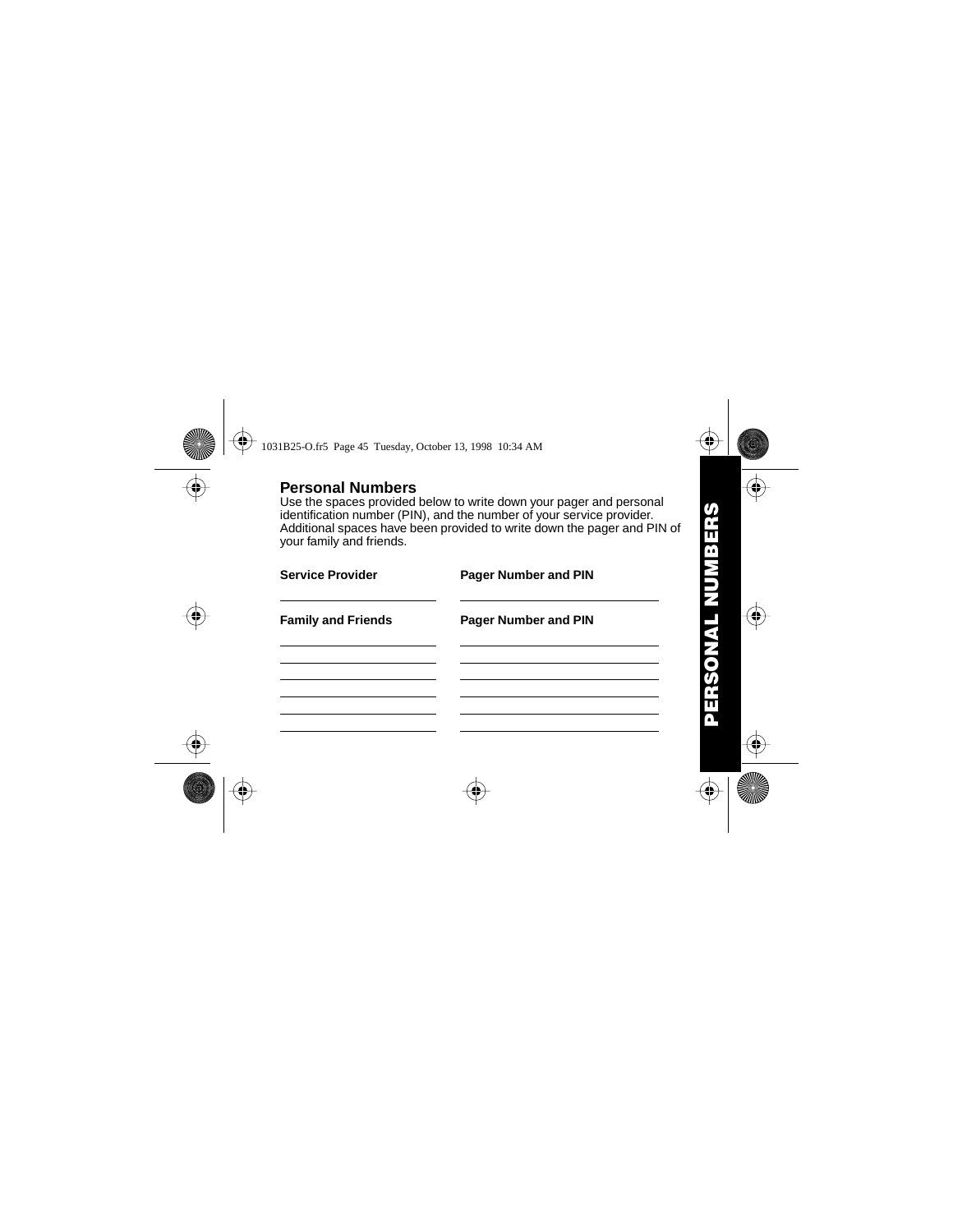#### **BR850 Quick Reference Card**

#### **Control Buttons**

- Read
- **Select**
- Menu

# **Indicators and Icons**

- $\mathfrak{G}$  Pager is on. When flashing, indicates an unread message.
- ▶ Message Continuation Indicator
- **1** Audio Alert Mode Indicator
- Vibrate Mode Indicator
- **W** Alert Mixed Indicator
- $\mathbb{Q}$  Private Time Set, Audio Alert Mode<br> $\mathbb{Q}$  Private Time Set. Vibrate Mode
- **i.** Private Time Set, Vibrate Mode<br> **i.** Private Time Set, Alert Mixed M
- g Private Time Set, Alert Mixed Mode
- $\begin{matrix} \n\mathsf{C} \\
\mathsf{Q} \\
\mathsf{A} \\
\mathsf{A} \\
\mathsf{A} \\
\mathsf{A} \\
\mathsf{B} \\
\mathsf{B} \\
\mathsf{B} \\
\mathsf{B} \\
\mathsf{B} \\
\mathsf{B} \\
\mathsf{B} \\
\mathsf{B} \\
\mathsf{B} \\
\mathsf{B} \\
\mathsf{B} \\
\mathsf{B} \\
\mathsf{B} \\
\mathsf{B} \\
\mathsf{B} \\
\mathsf{B} \\
\mathsf{B} \\
\mathsf{B} \\
\mathsf{B} \\
\mathsf{B} \\
\mathsf{B} \\
\mathsf{B} \\
\mathsf{B} \\
\mathsf{B} \\
\mathsf$
- l Alarm is Set, flashes during alarm alert
- **Y** Out of Range Indicator

 $\mathbf{F}$  Low Battery Indicator<br> $\mathbf{F}$  Message Folder Message Folder

#### **Turning Your Pager On** Press $\bullet$ .

# **Turning Your Pager Off**

- **O** From the Standby screen,  $pres \bullet twice.$
- **<sup>2</sup>** Press and release **v** until PAGER  $OFF$  is displayed, then press  $\ell$ .

# **Setting the Time and Date**

- **O** From the Standby screen, press  $\bullet$ twice.
- $\bullet$  Press and release **v** until SET UP PAGER is displayed.
- $\Theta$  Press  $\ell$  twice.
- **<sup>4</sup>** Press and release **the for AM/PM or** 24-hour format, then press  $\sqrt{ }$ .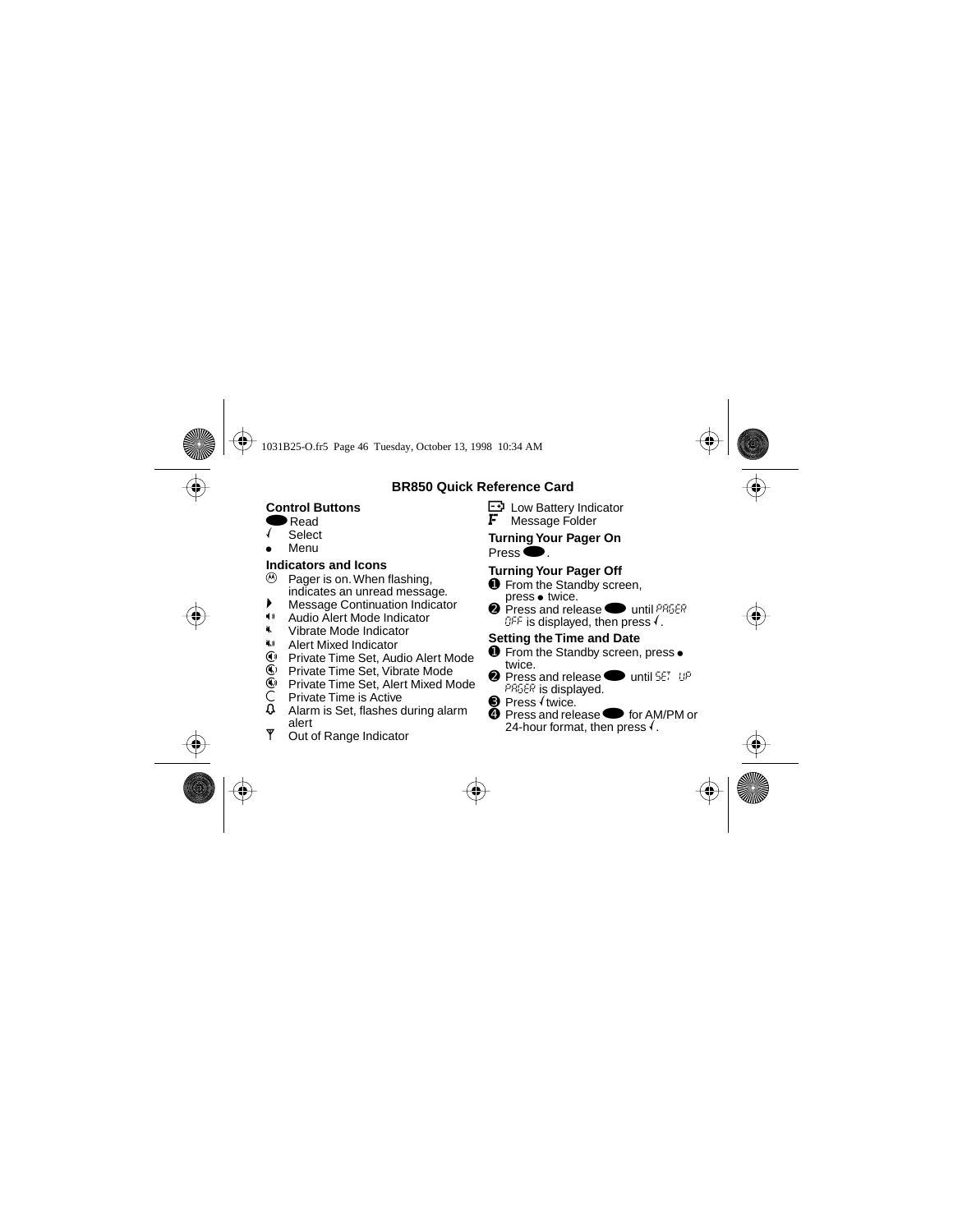- **O** Press until the correct hour digit is displayed, then press  $\sqrt{ }$ .
- ➏ Repeat step 5 to set the minutes and AM/PM fields (if applicable).
- **O** Press and release **P** until the correct month is displayed, then press  $\sqrt{ }$ . Repeat this step to set the date.

#### **Moving Messages to the Folder**

- ➊ With the message displayed,  $press \bullet$ .
- $\bullet$  Press and release  $\bullet$  until MOVE)FOLDER is displayed, then press  $\sqrt{ }$ .

#### **Reading Messages in the Folder**

- ➊ From the Standby screen,  $pres \bullet$  twice.
- $\bullet$  Press  $\prime$  to display the first message.

**❸** Press ● to display the next message. Repeat this step to display all messages in the folder.

#### **Setting the Alarm**

- **O** From the Standby screen,  $pres \bullet twice.$
- $\bullet$  Press and release  $\bullet$  until SET  $A$ LARM is displayed, then press  $\sqrt{ }$ .
- **8** Press and release **the select the** alarm.
- $\bullet$  Press and release  $\bullet$  until ON is displayed, then press  $\sqrt{ }$ .
- $\Theta$  Press  $\bullet$  until the correct hour digit is displayed, then press  $\sqrt{ }$ .
- ➏ Repeat Step 5 to set the minutes, the AM/PM fields, the date, and to select a one time, daily, or weekly alarm.